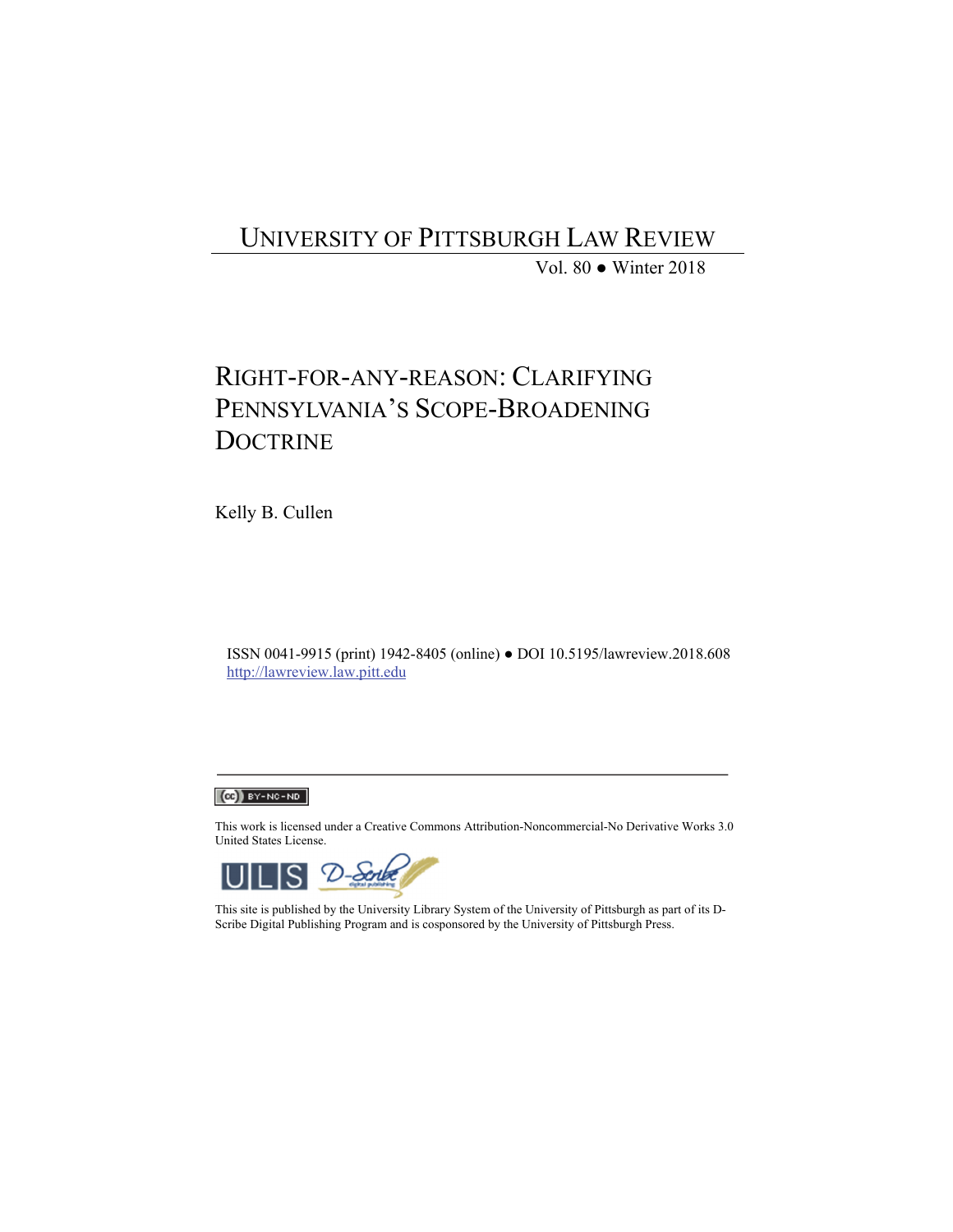# RIGHT-FOR-ANY-REASON: CLARIFYING PENNSYLVANIA'S SCOPE-BROADENING **DOCTRINE**

Kelly B. Cullen\*

l

In Pennsylvania, the "right-for-any-reason" doctrine describes the traditional<sup>1</sup> power of an appellate court to affirm a correct lower court judgment on any basis, even if the grounds for affirmance were not argued in the court below.<sup>2</sup> The theory that appellate courts review the trial court's order, not the reasons or analysis behind the order, underlies right-for-any-reason.<sup>3</sup> Most jurisdictions follow this rule and will affirm a trial court's decision on legally valid grounds not argued below,<sup>4</sup> but not all jurisdictions refer to this judicial practice as the "right-for-any-reason" doctrine.<sup>5</sup>

<sup>\*</sup> Candidate for J.D., May 2019, University of Pittsburgh School of Law. Mr. Cullen would like to thank Judge Bowes and her clerks for introducing him to the "right-for-any-reason" doctrine during his summer internship in her chambers.

<sup>1</sup> *See, e.g.*, Ian S. Speir & Nima H. Mohebbi, *Preservation Rules in the Federal Courts of Appeals*, 16 J. APP. PRAC. & PROCESS 281, 283 (2015); Joan Steinman, *Appellate Courts as First Responders: The Constitutionality and Propriety of Appellate Courts' Resolving Issues in the First Instance*, 87 NOTRE DAME L. REV. 1521, 1593 (2012) ("It is black letter law that appellate courts may affirm on any ground that has support in the record.").

<sup>2</sup> Thomas G. Saylor, *Right for Any Reason: An Unsettled Doctrine at the Supreme Court Level and an Anecdotal Experience with Former Chief Justice Cappy*, 47 DUQ. L. REV. 489, 490 (2009).

<sup>&</sup>lt;sup>3</sup> *Id.*; Ario v. Ingram Micro, Inc., 965 A.2d 1194, 1200 (Pa. 2009) (citing Hader v. Coplay Cement Mfg. Co, 189 A.2d 271, 274 (Pa. 1963)).

<sup>4</sup> *See, e.g.*, Pavilion Dev., L.L.C. v. JBJ P'ship, 979 So. 2d 24, 42–43 (Ala. 2007) (Murdock, J., concurring) (citing right for any reason); State v. Gallegos, 152 P.3d 828, 836 (N.M. 2007); Ga.-Pacific, LLC v. Fields, 748 S.E.2d 407, 412 (Ga. 2013).

<sup>5</sup> *See, e.g.*, Philibotte v. Nisource Corp. Servs. Co., 793 F.3d 159, 163 (1st Cir. 2015); Lotes Co. v. Hon Hai Precision Indus. Co., 753 F.3d 395, 413 (2d Cir. 2014); Solimeno v. Yonan, 227 P.3d 481, 489 (Ariz. Ct. App. 2010) (citing State v. Robinson, 735 P.2d 801, 809 (Ariz. 1987)). Indeed, a quick search of Pennsylvania Superior Court decisions reveals that the term has only been adopted recently and sporadically in Pennsylvania. *See, e.g.*, *In re* Appeal of Costco Wholesale Corp., 49 A.3d 535, 542 (Pa.

ISSN 0041-9915 (print) 1942-8405 (online) ● DOI 10.5195/lawreview.2018.608 http://lawreview.law.pitt.edu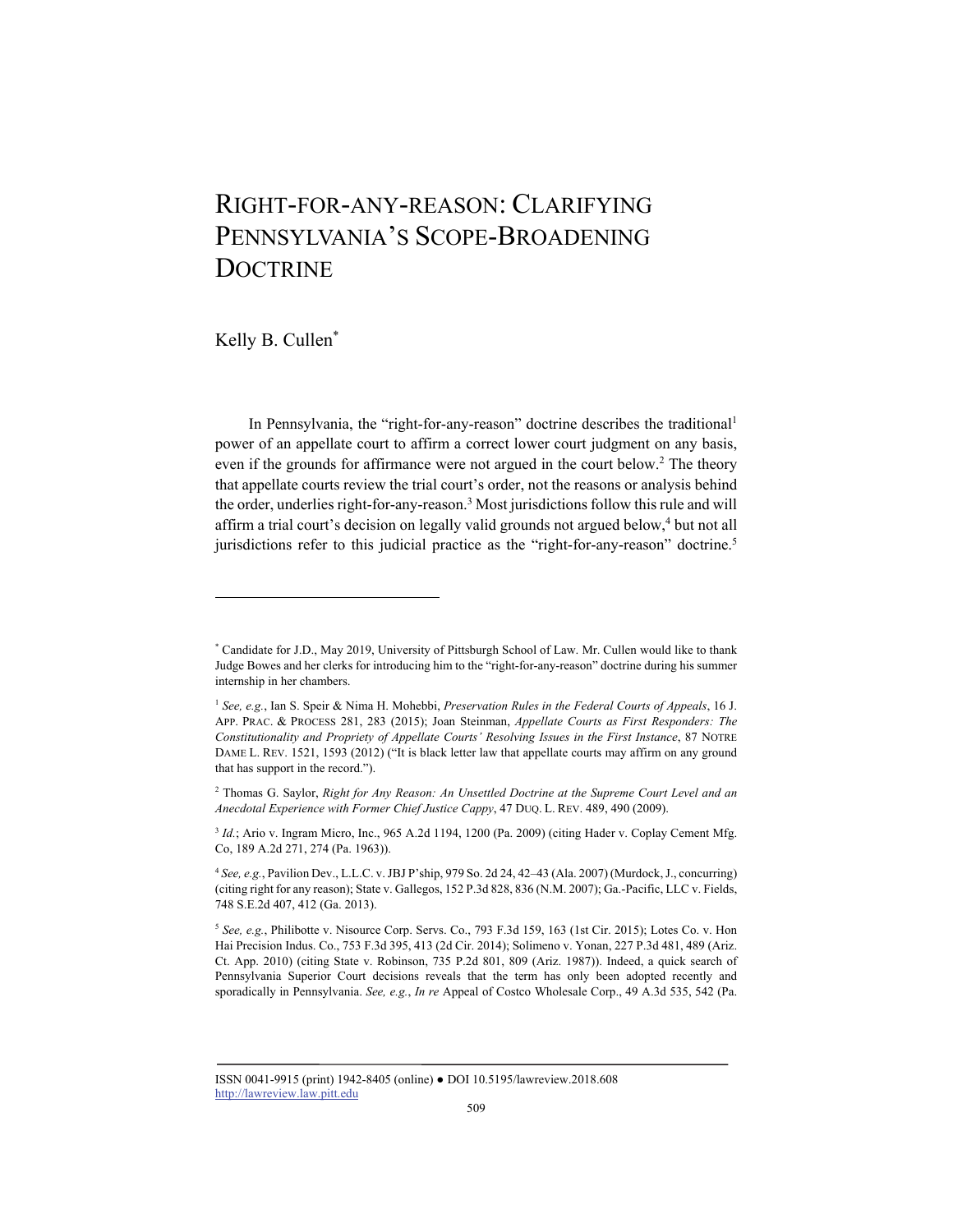P AGE | **510** | V O L . 8 0 | 2018

This Note refers to the practice as the right-for-any-reason doctrine, a simpler nomenclature than affirm on any basis, affirm on alternative grounds, affirm on an alternative basis, *et cetera*. 6 Further, it appears to be the name the Pennsylvania Supreme Court has adopted in recent years—likely inspired by Justice Saylor.7 Thus, within this Note, the term right-for-any-reason incorporates all of the various phrases used by appellate courts to describe the practice of affirming lower court decisions on a basis or bases not used by the trial court in its reasoning.

This Note will examine the right-for-any-reason doctrine in Pennsylvania, and other jurisdictions, considering the purposes of appellate review and bearing in mind the potential equity concerns the doctrine raises. First, this Note will introduce the doctrine by examining it in the context of appellate review's limitations on scope and as described in Pennsylvania case law. Next, this Note will look at other jurisdictions' approaches to the doctrine, including the limits other jurisdictions place on the doctrine to balance the administrative, equitable, and formal concerns raised by the doctrine. Finally, this Note will propose clarification of the doctrine to bring it into harmony with the overarching purposes of appellate review, reinforce confidence in judicial decision making, and avoid potential inequities.

#### **I. INTRODUCTION: APPELLATE REVIEW AND RIGHT-FOR-ANY-REASON IN PENNSYLVANIA**

Right-for-any-reason has a long history in Pennsylvania<sup>8</sup> and has been used by the Superior Court with some frequency in recent years.<sup>9</sup> In 1857, the Pennsylvania Supreme Court affirmed a lower court ruling, stating, "[t]he only error upon the

l

<sup>8</sup> *See Hader*, 189 A.2d at 274 (quoting Thomas v. Mann, 28 Pa. 520, 522 (Pa. 1857)).

Commw. 2012) ("affirm on alternate grounds"); Commonwealth v. Williams, 568 A.2d 1281, 1283 (Pa. Super. 1990) ("affirm on alternate grounds").

<sup>6</sup> *Lotes*, 753 F.3d at 399 ("affirm on alternative grounds"); *Philibotte*, 793 F.3d at 163 ("affirm on an alternative basis").

<sup>7</sup> *See generally* Saylor, *supra* note 2.

<sup>9</sup> *See, e.g.*, Commonwealth v. Doty, 48 A.3d 451, 456 (Pa. Super. 2012) (highlighting the trial court's error and nonetheless affirming on alternate grounds); *In re* Jacobs, 15 A.3d 509, 509 (Pa. Super. 2011) (stating in the first paragraph that it affirmed on different grounds); Simmons v. Cobbs, 906 A.2d 582, 584 (Pa. Super. 2006) (emphasizing the court's ability to affirm on any basis in the judicial boiler-plate along with the standard of review), *inter alia*. This is even more evident in numerous unpublished opinions. *See, e.g.*, Goldblatt v. Young, 2017 Pa. Super. Unpub. LEXIS 2922, at \*70 n.42 (Pa. Super. July 2017); Commonwealth v. Carter, 2016 Pa. Super. Unpub. LEXIS 2636, at \*7 (Pa. Super. July 2016); Commonwealth v. Debnam, 2016 Pa. Super. Unpub. LEXIS 625, at \*14 (Pa. Super. Feb. 2016).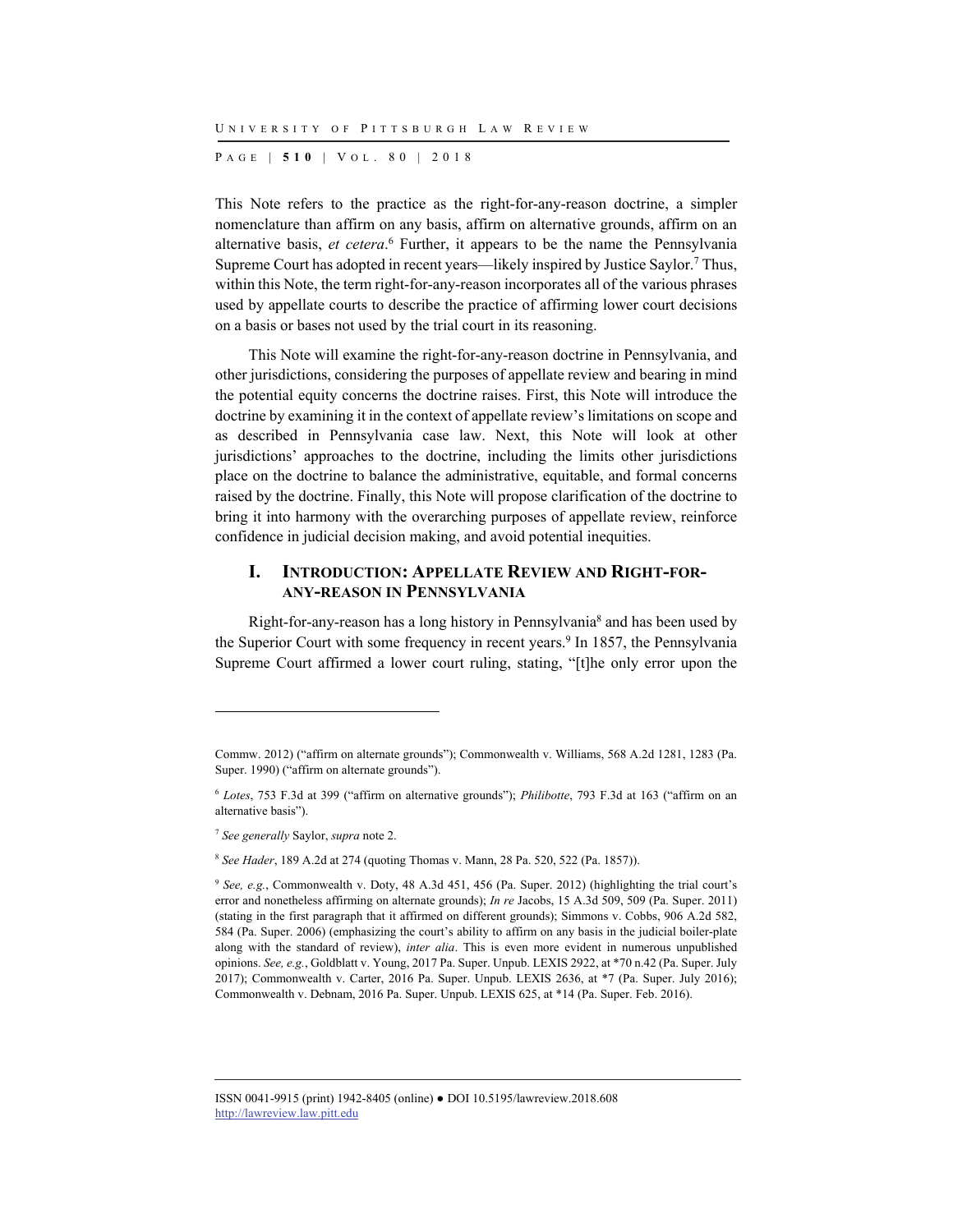record is a wrong reason for a right judgment; but, as we review not reasons but judgments, we find nothing here to correct."<sup>10</sup> The court extended its reasoning to sustain a correct decision "for any reason whatsoever" and refused to reverse a correct lower court decision even if its reasoning was erroneous.<sup>11</sup> Pennsylvania courts have established, in theory, an expansive view of right-for-any-reason whereby an appellate decision maker may *sua sponte* rule on an issue without any consideration of the lower decision maker's reasoning.12 The appellate context in which the doctrine operates, and how it actually operates in Pennsylvania, is vital to understanding and clarifying the doctrine.

### *A. Function of Appellate Review in the Right-for-any-reason Context*

Right-for-any-reason is both a doctrine of judicial economy and of equity<sup>13</sup> that broadens the scope of appellate review.14 Here, we consider "scope of review" as distinct from the "standard of review."15 Scope of review refers to "what" the appellate court reviews on appeal, whereas the standard of review refers to "how" an appellate court reviews the issue or the amount of deference given to the trial court.<sup>16</sup> The scope of review, or what issues an appellate court considers, affects the standard of review because different issues receive different levels of scrutiny; *e.g.*, an application of law to fact receives an abuse of discretion standard, while a pure matter of law will be reviewed *de novo*. 17

Traditionally, errors contrary to the interests of the verdict winner are obviated by the litigant's victory and the scope of appellate review is limited to the errors

<sup>10</sup> *Thomas*, 28 Pa. at 522.

<sup>11</sup> Sherwood v. Elgart, 117 A.2d 899, 901–02 (Pa. 1955); *see also Hader*, 189 A.2d at 274.

<sup>&</sup>lt;sup>12</sup> *See In re* Appeal of Costco Wholesale Corp., 49 A.3d 535, 542 (Pa. Commw. 2012) (holding that an administrative board may *sua sponte* affirm on alternate grounds).

<sup>13</sup> *See* Saylor, *supra* note 2, at 494–95.

<sup>14</sup> J. Dickinson Phillips, Jr., *The Appellate Review Function: Scope of Review*, 47 L. & CONTEMP. PROBS. 1, 10 (Spring 1984).

<sup>15</sup> *See generally* JOHN KIMPFLEN ET AL., 16A STANDARD PENNSYLVANIA PRACTICE § 91:1 (2d ed. 2017).

<sup>16</sup> *Id.*; *see also* Morrison v. Dep't of Pub. Welfare, 646 A.2d 565, 570 (Pa. 1993); Lu-in Wang, Morrison v. Dep't of Pub. Welfare *and the Pennsylvania Revolution in Scope and Standard of Review*, 47 DUQ. L. REV. 609, 615–16 (2009).

<sup>17</sup> Wang, *supra* note 16, at 613.

ISSN 0041-9915 (print) 1942-8405 (online) ● DOI 10.5195/lawreview.2018.608 http://lawreview.law.pitt.edu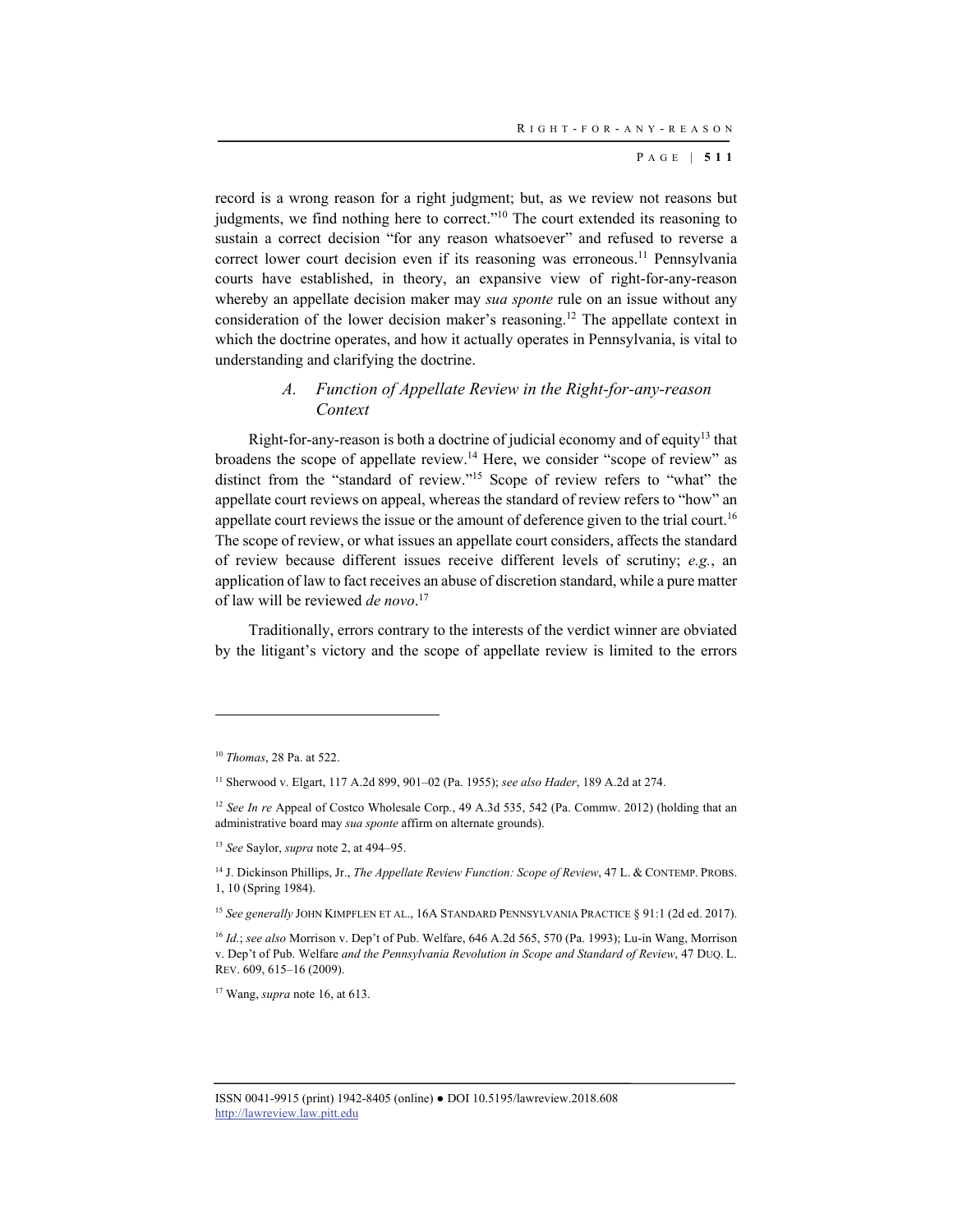P AGE | **512** | V O L . 8 0 | 2018

properly raised by the appellant.18 In the right-for-any-reason context, the appellate court broadens the scope to, at least, encompass issues where the trial court may have erred to the detriment of the appellee and, at most, to consider issues potentially helpful to appellee that were never raised below.<sup>19</sup> The purpose of scope of review is, therefore, central to understanding the appropriateness of the right-for-any-reason doctrine in a given situation.

The scope of review serves as a judicial restraint "controlled by consideration of the specific functions that appellate courts serve."20 The proper scope of review is often balanced between the two basic functions an appellate court serves as errorcorrector and expounder of legal principle.<sup>21</sup> Generally, as error-corrector, the scope of review is limited to the set of reasons the trial court sets forth as the basis for its decision;<sup>22</sup> yet, a court particularly concerned with an equitable result on a particular set of facts might be tempted to extend its scope of review.<sup>23</sup> There are potentially inequitable and institutionally damaging consequences both with a strict adherence to formal scope of review restrictions and with departure from formal scope of review strictures.24

A narrow scope of review protects litigants by, *inter alia*, giving the adversary notice of issues, allowing for record development, and promoting a full airing of the issues at the trial level to avoid unnecessary subsequent appeals and litigation.25 A narrow scope also protects the judicial system by promoting transparency, authority of the trial bench, integrity of process, and integrity of the adversarial system.26 A broad scope of review, where the reviewing court steps outside the traditional scope of review, allows appellate courts to reach the correct result when the trial court's error, albeit not raised by appellant, is manifest and in cases where the result would

18 Phillips, *supra* note 14, at 9.

<sup>19</sup> *Id.* at 10.

<sup>20</sup> *Id.* at 2.

<sup>21</sup> *Id.*

l

- 22 Wang, *supra* note 16, at 613.
- 23 Phillips, *supra* note 14, at 6.
- 24 Wang, *supra* note 16, at 616.
- 25 Phillips, *supra* note 14, at 4–5.

<sup>26</sup> *Id.* at 5.

ISSN 0041-9915 (print) 1942-8405 (online) ● DOI 10.5195/lawreview.2018.608 http://lawreview.law.pitt.edu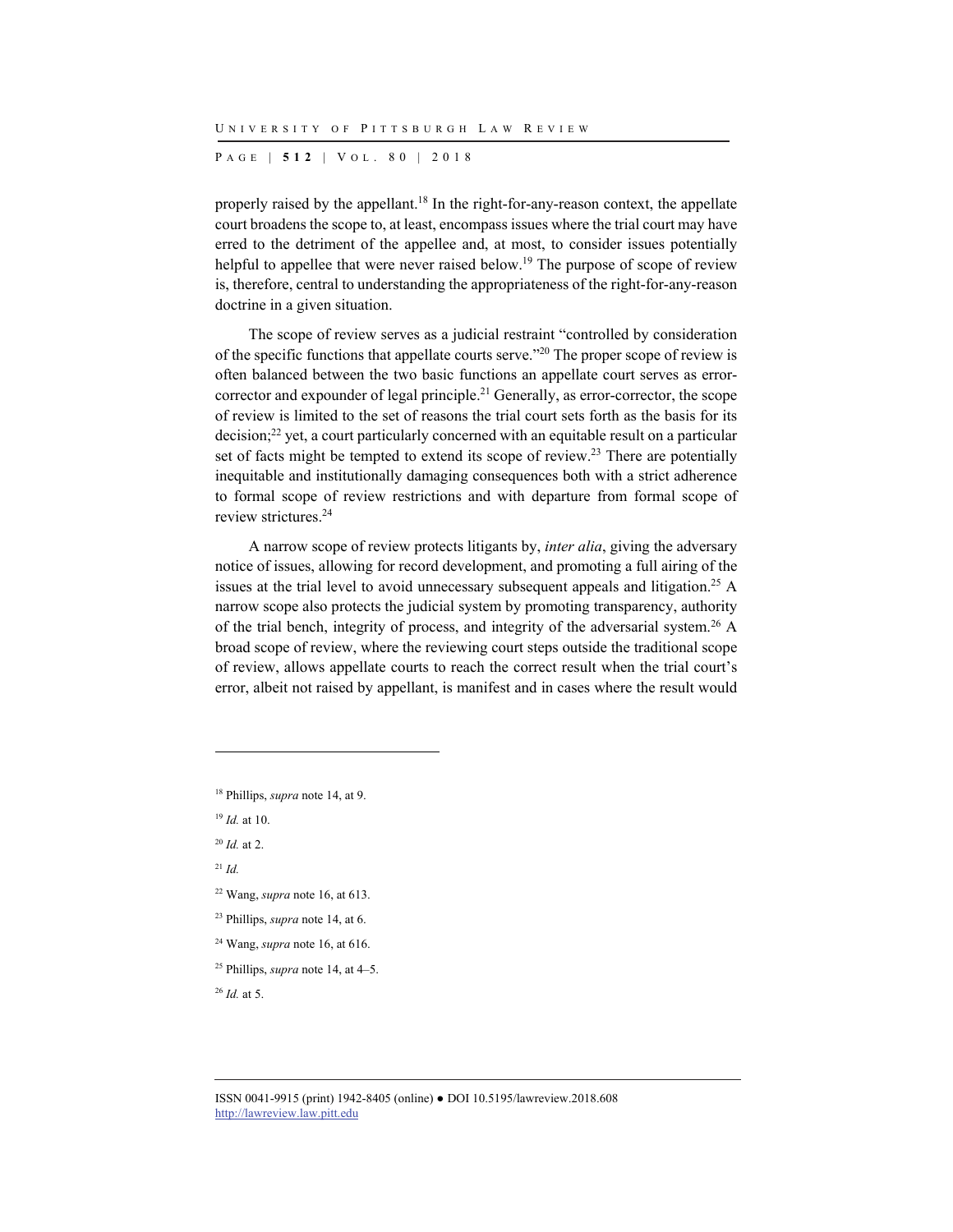otherwise be inequitable.27 Broadening or ignoring the scope of review may also allow a court to articulate a legal principle it sees as necessary.28 The right-for-anyreason doctrine raises some of these same concerns that adhere to more traditional questions of scope. In the analysis of the doctrine's use in practice, this Note considers these various concerns and tensions.

#### *B. The Pennsylvania Context*

Given the tensions within the right-for-any-reason doctrine, there is a substantive limitation on the doctrine in Pennsylvania despite the sweeping statement that an appellate court may affirm for any reason.<sup>29</sup> The alternate grounds relied upon by the appellate court must be "as of record," or apparent from the record. $30$  The formulation is oft repeated: "an appellate court may uphold an order of the lower court for any valid reason appearing as of record."31

The "as of record" qualifier appears to be the only restriction universally listed in cases invoking right-for-any-reason, yet, some opinions appear to hint at other restrictions.32 In one decision, the Pennsylvania Supreme Court suggested it would not consider alternate reasoning where the trial court used an erroneous legal test, because erroneous legal reasoning affects which evidence is proffered and the weight it is given. $33$  In an unpublished Superior Court decision, the judges affirmed a

l

<sup>30</sup> *Ario*, 965 A.2d at 1200.

<sup>31</sup> *See, e.g.*, Scampone v. Highland Park Care Ctr., LLC, 57 A.3d 582, 596 (Pa. 2012); *Ario*, 965 A.2d at 1200; Commonwealth v. Moore, 937 A.2d 1062, 1073 (Pa. 2007); Moorhead v. Crozer Chester Med. Ctr., 765 A.2d 786, 787 n.2 (Pa. 2001).

<sup>32</sup> *See Scampone*, 57 A.3d at 607 (using the improper test affects how evidence is presented, and thus, makes ruling on the issue inappropriate); Traux v. Roulhac, 2014 Pa. Super. Unpub. LEXIS 3049, \*16 (Pa. Super. Sept. 2014) (Bowes, J., dissenting) (suggesting an alternative basis in the summary judgment context may be inappropriate); Phillips Home Furnishing, Inc. v. Cont'l Bank, 354 A.2d 542, 544 (Pa. 1976) (dealing with *sua sponte* consideration of an issue benefiting the appellant, but is nonetheless relevant because it addresses concerns with broadening the scope of appellate review).

<sup>33</sup> Scampone, 57 A.3d at 596, 607 ("Employing the incorrect test generally affects how evidentiary proffers are received and the relative weight accorded to the relevant evidence . . . therefore, it is unfeasible to determine with any certainty either whether the requisite relationship exists between the respective parties . . . .").

<sup>27</sup> *Id.* at 6.

<sup>28</sup> *Id.* at 6–8.

<sup>29</sup> *See* Ario v. Ingram Micro, Inc., 965 A.2d 1194, 1200 (Pa. 2009) (stating when an appellate court may affirm on an alternate grounds); *see also* Thomas v. Mann, 28 Pa. 520, 522 (Pa. 1857) ("The only error upon the record is a wrong reason for a right judgment; but, as we review not reasons but judgments, we find nothing here to correct.").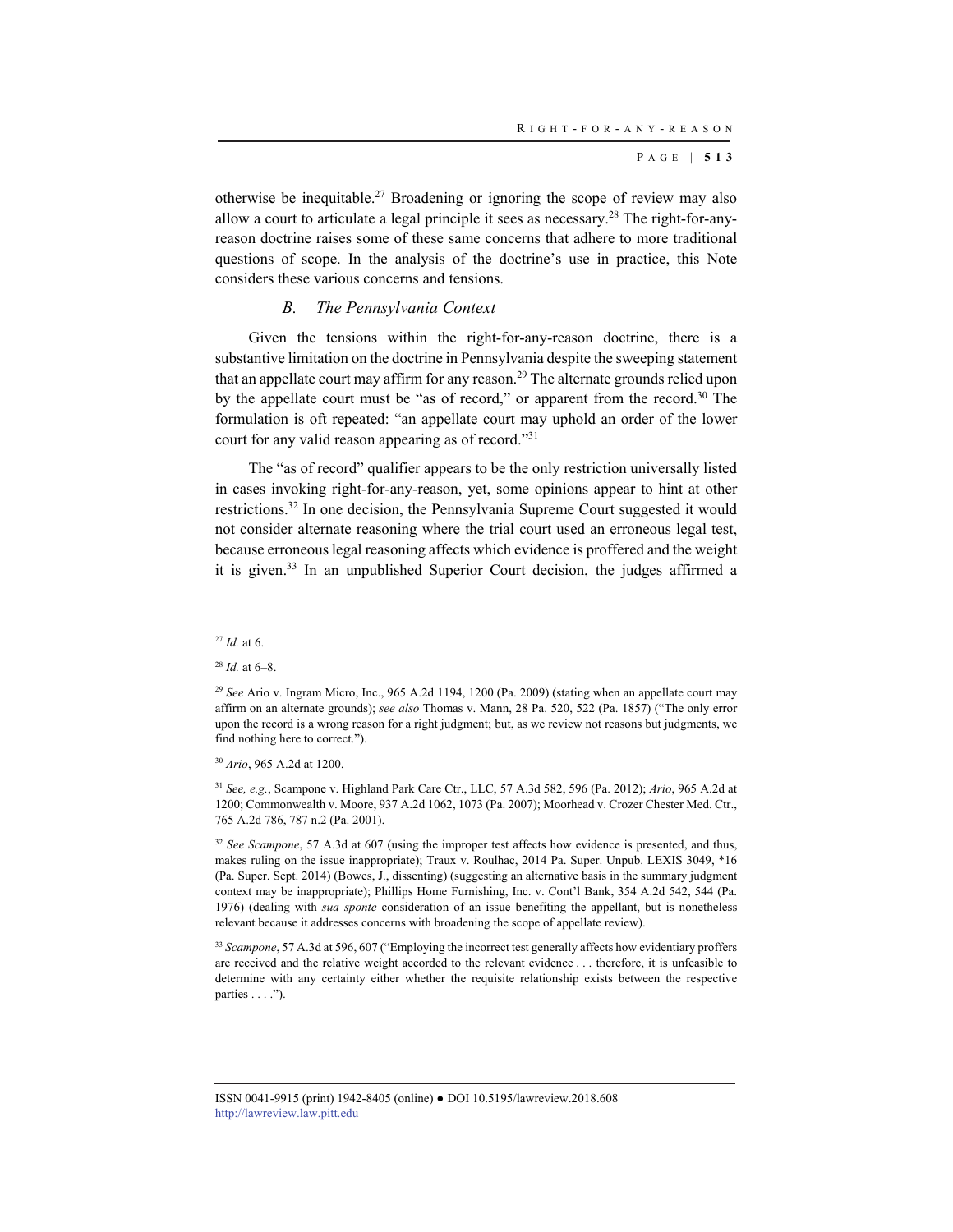P AGE | **514** | V O L . 8 0 | 2018

l

summary judgment on an alternate basis.<sup>34</sup> In an unpublished dissent, one judge argued that where the alternate grounds were never articulated at the trial level, rightfor-any-reason should be inapplicable in the summary judgment context because an alternate basis would affect what evidence the parties proffer.<sup>35</sup> The Pennsylvania Supreme Court has similarly stated, "[a]n additional danger in the practice of deciding cases on issues not presented by the parties is that counsel has not been alerted to establish an adequate record upon which to decide the unanticipated issue."36 While various courts have suggested additional limits on the right-for-anyreason doctrine, these limits appear to be up to the discretion of the judicial decision maker and are inconsistently applied.37

The foregoing examples of Pennsylvania's high and intermediate appellate courts struggling with the issue show the discretionary nature of the right-for-anyreason doctrine in Pennsylvania.38 The Pennsylvania right-for-any-reason doctrine might be summed up in these terms: an appellate court may affirm a lower court's decision for any valid reason supported by the record,  $39$  but need not if prudential or equitable concerns militate against considering alternate reasons for affirming.<sup>40</sup>

<sup>34</sup> Traux v. Roulhac, 2014 Pa. Super. Unpub. LEXIS 3049, \*16 (Pa. Super. Sept. 2014) (Bowes, J., dissenting) (unpublished decision).

<sup>&</sup>lt;sup>35</sup> *Id.* (explaining that summary judgment should not "be affirmed on a ground that was not articulated in the trial court, and, consequently, upon a record that was not fully developed"), *withdrawn and rev'd en banc*, 126 A.3d 991 (Pa. Super. 2015); *see also* Roland F.L. Hull, *Appellate Practice and Procedure*, 57 MERCER L. REV. 35, 39–41 (2005) (describing the difficulties and pitfalls associated with preserving the record in summary judgment cases in Georgia).

<sup>36</sup> *Phillips Home Furnishing*, 354 A.2d at 544. As noted in *supra* note 32, *Phillips* deals with *reversing* a trial court on an alternate basis. But, the principal quoted above is relevant to consideration of alternate issues, regardless of affirmation or reversal, as both appellees and appellants must establish a record before the fact-finder and are not in the position to know which they will be until the conclusion of the trial. *See also In re* T.P., 78 A.3d 1166, 1179–80 (Pa. Super. 2013) (Wecht, J., dissenting) (arguing that the consideration of a legal issue not argued in the juvenile court impairs the "role dual advocacy plays in our judicial system").

<sup>37</sup> Commonwealth v. Fant, 146 A.3d 1254, 1267 (Pa. 2016) (Wecht, J., concurring) (arguing that affirming an appellate court reversal on alternate grounds is an unsettled part of right-for-any-reason doctrine); *Phillips Home Furnishing*, 354 A.2d at 544 (Roberts, J., dissenting) (suggesting the court's evaluation of the completeness of the record for the alternate issue is premature); Traux v. Roulhac, 126 A.3d 991 (Pa. Super. 2015) (*en banc*) (reversing the panel decision without addressing the panel dissent's concern about right-for-any-reason in the summary judgment context).

<sup>38</sup> *See, e.g.*, *Fant*, 146 A.3d 1254; Commonwealth v. DiNicola, 866 A.2d 329 (Pa. 2005).

<sup>39</sup> Ario v. Ingram Micro, Inc., 965 A.2d 1194, 1200 (Pa. 2009).

<sup>40</sup> *See* Commonwealth v. Moore, 937 A.2d 1062, 1073 (Pa. 2007) ("[A]n appellate court *may* affirm a valid judgment based on any reason appearing as of record.") (emphasis added); Commonwealth v.

ISSN 0041-9915 (print) 1942-8405 (online) ● DOI 10.5195/lawreview.2018.608 http://lawreview.law.pitt.edu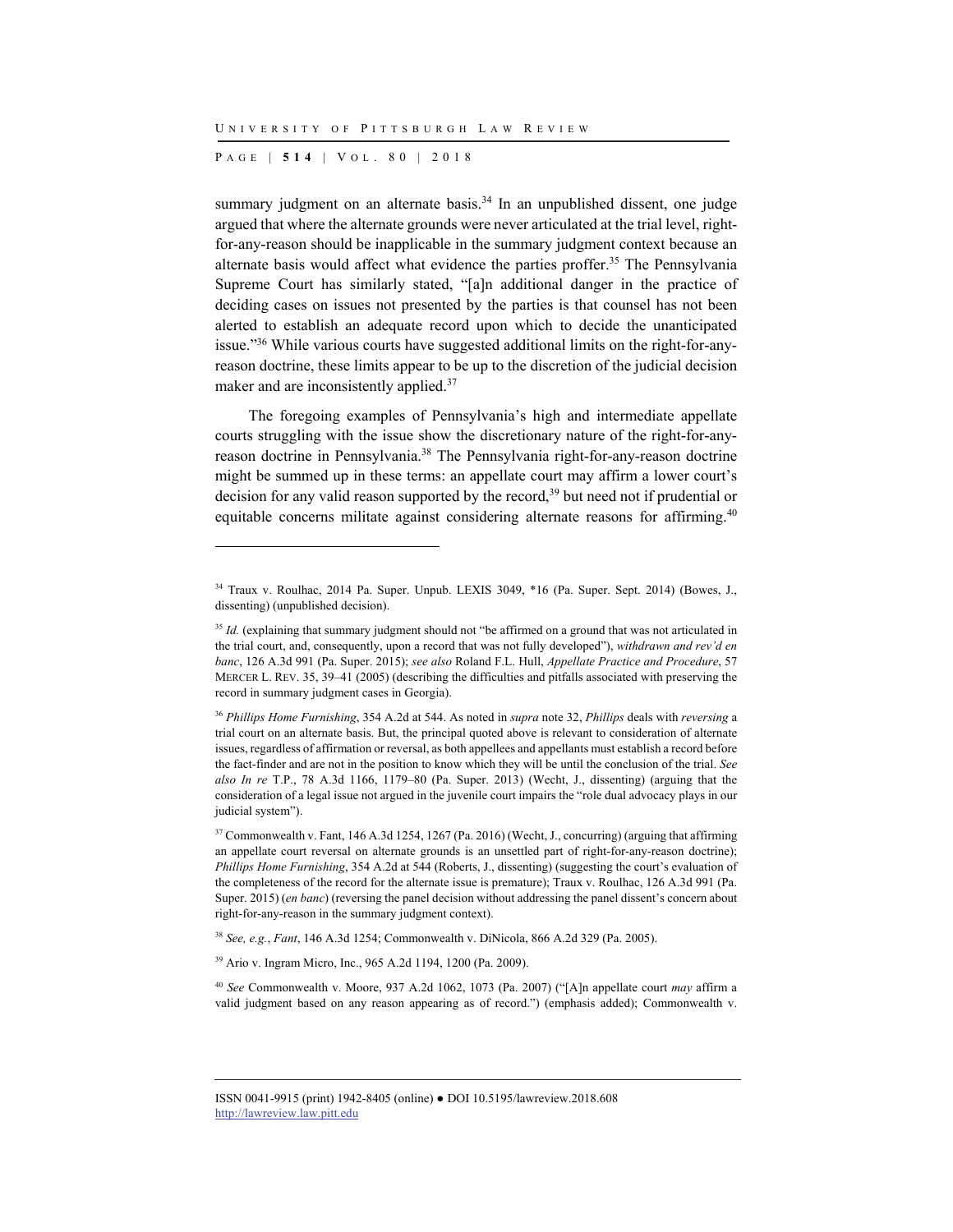These prudential and equitable concerns have some recurring themes: an erroneous legal test might affect the evidence proffered;<sup>41</sup> an unarticulated grounds for summary judgment may affect what evidence was presented;<sup>42</sup> and issues not presented by the parties may result in an inadequate record.<sup>43</sup> These prudential grounds connect what is in the record and what might have been in the record. To clarify and define the contours of right-for-any-reason, a careful examination of what "as of record" means or should mean is essential.

### **II. AS OF RECORD: OTHER JURISDICTIONS' USE OF RIGHT-FOR-ANY-REASON**

This part examines how other jurisdictions handle right-for-any-reason to determine if there are a set of equitable or prudential concerns that commonly arise, and to what extent other jurisdictions implement controls on right-for-any-reason.<sup>44</sup> Pennsylvania is not the only jurisdiction that requires an alternate basis to be apparent as of record.45 In fact, the requirement appears to be adopted widely in right-for-anyreason jurisdictions.46 Georgia has substantial jurisprudence on the right-for-anyreason doctrine,<sup>47</sup> stemming from a long history in its highest court.<sup>48</sup> Like

45 Ario v. Ingram Micro, Inc., 965 A.2d 1194, 1200 (Pa. 2009).

l

<sup>46</sup> *See, e.g.*, Ga.-Pacific, LLC v. Fields, 748 S.E.2d 407, 412 (Ga. 2013); Robertson v. State, 829 So. 2d 901, 906 (Fla. 2002); State v. Gallegos, 152 P.3d 828, 836 (N.M. 2007).

<sup>47</sup> *See Ga.-Pacific*, 748 S.E.2d at 412; Nat'l Tax Funding, L.P. v. Harpagon Co., 586 S.E.2d 235, 240 (Ga. 2003); State v. Café Erotica, 507 S.E.2d 732, 735 (Ga. 1998); Brown v. Atlanta, 66 Ga. 71 (Ga. 1880).

<sup>48</sup> *Brown*, 66 Ga. at 75 (Ga. 1880) ("This court is not an expounder of theoretical law, but it administers practical law, and corrects only such errors as have practically wronged the complaining party."); Wyche

Parker, 919 A.2d 943, 948 (Pa. 2007) ("[A]n appellate court *has the ability* to affirm a valid judgment or verdict for any reason.") (emphasis added). *But see* Commonwealth v. Hernandez, 935 A.2d 1275, 1290 n.3 (Castille, J., concurring) (Pa. 2007) ("[W]e *must* affirm that decision if it is correct for any reason.") (emphasis added). In Pennsylvania, *Hernandez* is the only case this note's author found using the mandatory language and the decision Justice Castille cites uses the discretionary language. Moorhead v. Crozer Chester Med. Ctr., 765 A.2d 786, 787 n.2 (Pa. 2001).

<sup>41</sup> Scampone v. Highland Park Care Ctr., LLC, 57 A.3d 582, 596 (Pa. 2012).

 $42$  Traux v. Roulhac, Pa. Super. Unpub. LEXIS 3049, at  $*15-16$  (Pa. Super. Sept. 24, 2014) (Bowes, J., dissenting).

<sup>43</sup> Phillips Home Furnishing, Inc. v. Cont'l Bank, 354 A.2d 542, 544 (Pa. 1976).

<sup>&</sup>lt;sup>44</sup> It is important to note at the outset that, like in Pennsylvania, the application of right-for-any-reason in most jurisdictions is highly discretionary and judges often disagree over its application. The examples and theories presented herein illustrate and help to explain the approach that this Note advocates and do not represent any jurisdiction's comprehensive jurisprudence in the area.

ISSN 0041-9915 (print) 1942-8405 (online) ● DOI 10.5195/lawreview.2018.608 http://lawreview.law.pitt.edu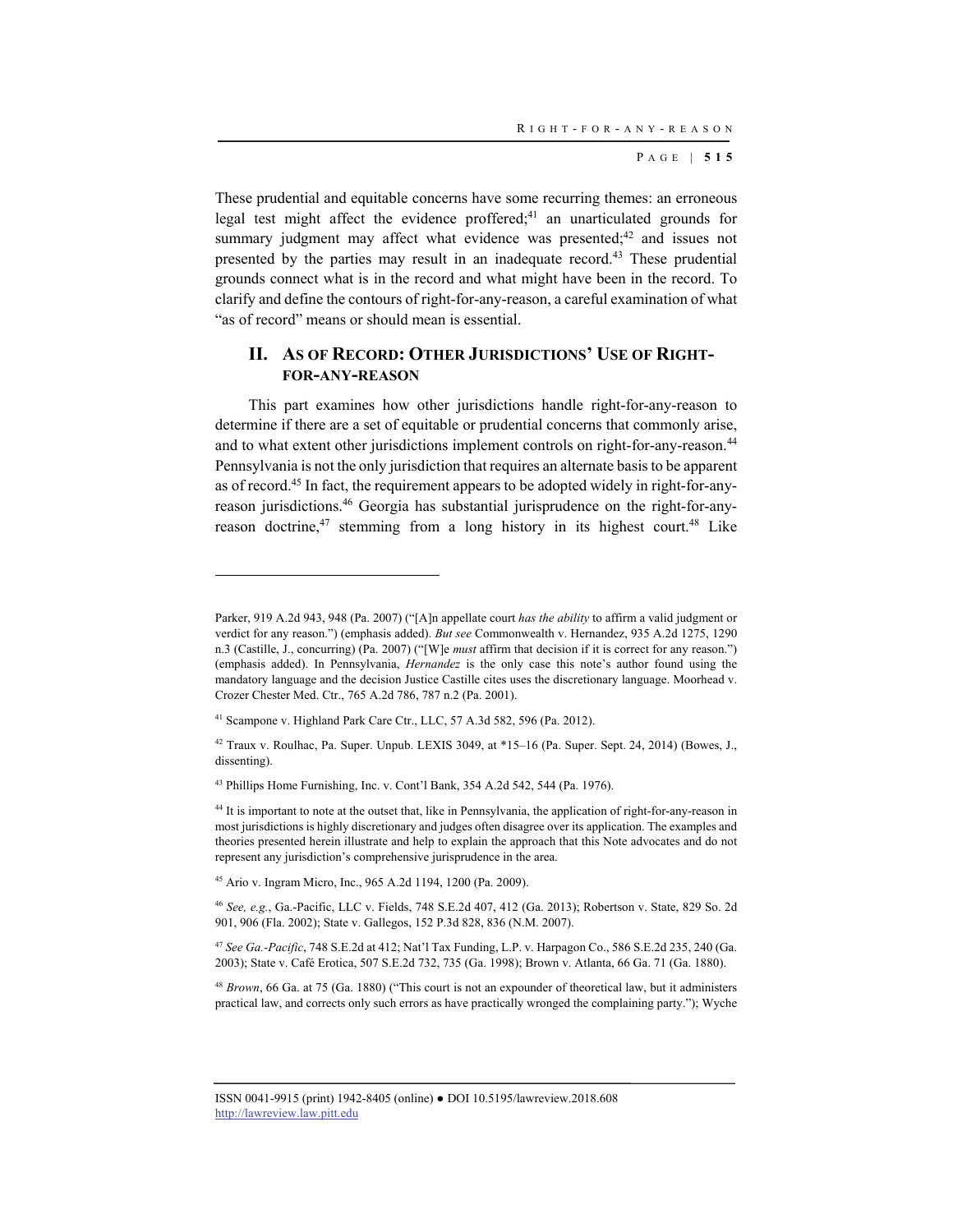P AGE | **516** | V O L . 8 0 | 2018

Pennsylvania, an appellate court in Georgia is free to affirm a lower court decision on any basis supported by the record, even where the lower court's reasoning is flawed.<sup>49</sup> Florida calls its right-for-any-reason doctrine the "tipsy coachman" rule<sup>50</sup> and there are a number of Florida Supreme Court cases addressing the rule.<sup>51</sup> Similarly, New Mexico will invoke right-for-any-reason, so long as doing so is fair to the appellant.<sup>52</sup> An examination of how these other jurisdictions apply the "as of record" limitation will form a more specific set of rules that appellate courts could apply when deciding whether to consider an alternate basis.

#### *A. Erroneous Legal Theory*

Right-for-any-reason was once couched in mandatory terms in Georgia such that if a trial court is right for any reason it *must* be affirmed.53 In recent decisions, the Georgia Supreme Court has departed from this directive and substituted discretionary language.<sup>54</sup> *City of Gainesville v. Dodd* provides one discretionary method of evaluating an alternate basis.<sup>55</sup> In *Dodd*, the court says it need not affirm on an alternate reason where the trial court's judgment was premised on an "erroneous legal theory."56 The court points out that the right-for-any-reason doctrine is a doctrine of appellate efficiency that conflicts with the role of the appellate court as an error correcting body.57 The majority's resolution of this conflict is not a *per* 

l

<sup>57</sup> *Dodd*, 573 S.E.2d at 372.

v. Green, 11 Ga. 159, 177 (Ga. 1852) (holding that a judgment should be affirmed if there is any justifying the decision, provided the reasoning did not prejudice the losing party).

<sup>49</sup> *Nat'l Tax Funding*, 586 S.E.2d at 240.

<sup>50</sup> Dade Cty. Sch. Bd. v. Radio Station WQBA, 731 So. 2d 638, 645 n.8 (Fla. 1999). The Florida courts trace the term to Georgia. *See* Home Depot U.S.A. Co. v. Taylor, 676 So. 2d 479, 480 (Fla. Dist. Ct. App. 1996). Interestingly, the Georgia courts seem to have largely abandoned the term, while it remains common in the Florida jurisprudence on the matter.

<sup>51</sup> *See, e.g.*, *Dade Cty.*, 731 So. 2d at 645; Carraway v. Armour & Co., 156 So. 2d 494 (Fla. 1963); Robertson v. State, 829 So. 2d 901 (Fla. 2002); Sexton v. State, 221 So. 3d 547 (Fla. 2017).

<sup>52</sup> State v. Gallegos, 152 P.3d 828, 836 (N.M. 2007).

<sup>53</sup> Cheeves v. Lacksen, 544 S.E.2d 425, 427 (Ga. 2001); Simmons v. Boros, 341 S.E.2d 2, 3 (Ga. 1986).

<sup>54</sup> City of Gainesville v. Dodd, 573 S.E.2d 369, 371 (Ga. 2002); Ga.-Pacific, LLC v. Fields, 748 S.E.2d 407, 412 (Ga. 2013).

<sup>55</sup> *Dodd*, 573 S.E.2d at 371.

<sup>56</sup> *Id.* This is like the argument about erroneous legal tests raised in Pennsylvania. *See* Scampone v. Highland Park Care Ctr., LLC, 57 A.3d 582, 596 (Pa. 2012).

ISSN 0041-9915 (print) 1942-8405 (online) ● DOI 10.5195/lawreview.2018.608 http://lawreview.law.pitt.edu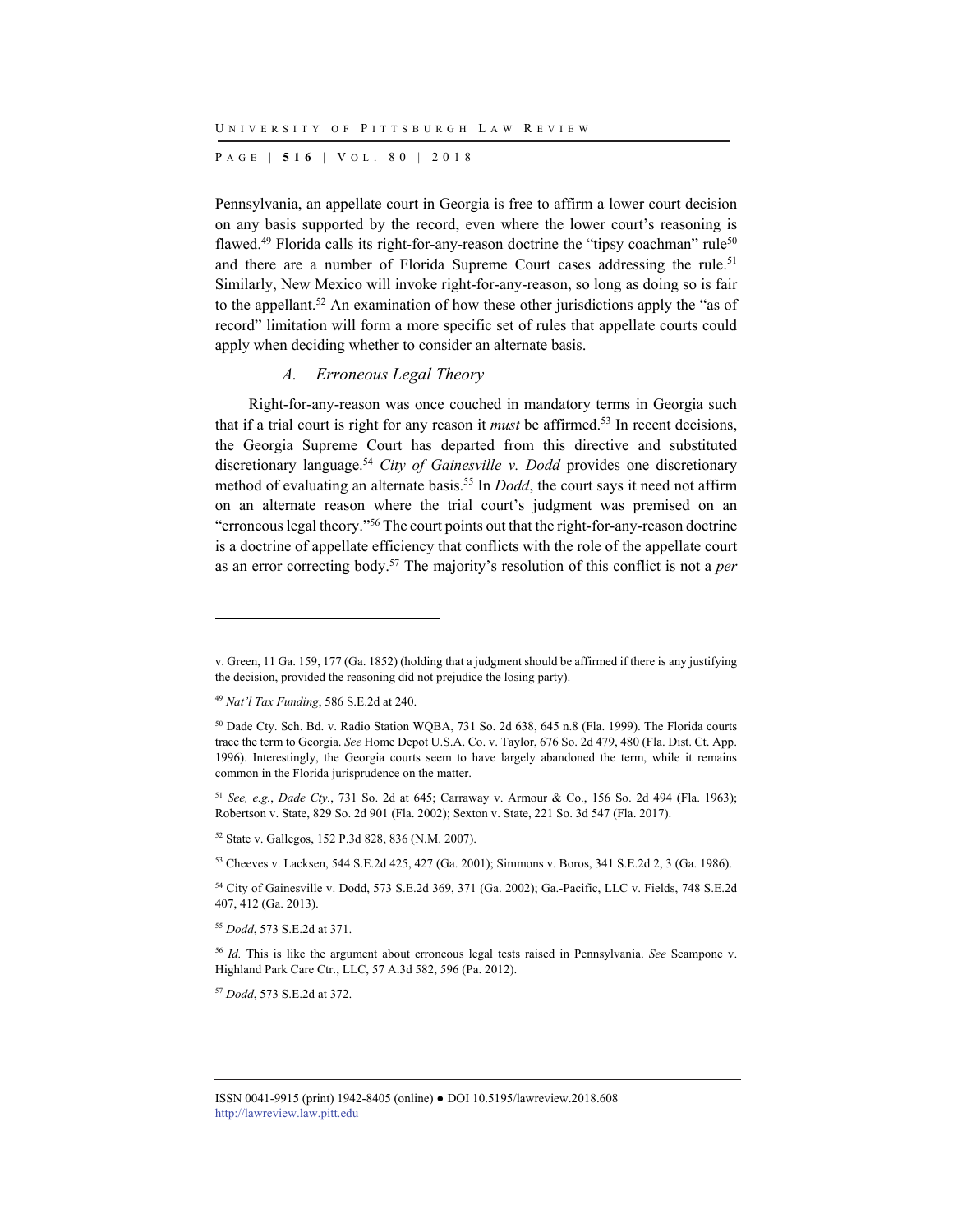*se* exception to right-for-any-reason in cases involving an erroneous legal theory, but an exercise of discretion that balances the various values of scope of review.58

The right-for-any-reason doctrine advances judicial economy, and the erroneous legal theory doctrine advances the court's error-correcting function.<sup>59</sup> This "erroneous legal theory" doctrine appears odd in the face of the zones of authority that the trial and appellate courts, respectively, occupy.<sup>60</sup> The trial court is a factfinding tribunal that is accorded significant discretion in weighing testimony and determining facts.<sup>61</sup> The appellate court makes legal decisions based on the record, both factual and legal, built below.<sup>62</sup> The appellate court's presumed expertise is legal theorizing because of more judges, clerks, and time to make a decision.<sup>63</sup> It would be an apparent contradiction to argue that the appellate court is well-situated to affirm a trial court on an alternate basis when it applies facts incorrectly to a sound legal theory, but not when the trial court applies the wrong legal theory.64 Yet, the Georgia Supreme Court, despite the name of the "erroneous *legal* theory" exception, couches its discretionary resolution in *factual* terms.<sup>65</sup> The court argues that in many summary judgment cases, "there will be few grounds advanced for summary judgment, with no disputes pertinent to the facts supporting those grounds."66 In these cases, right-for-any-reason should be invoked even where "the trial court's legal analysis is flawed."67 In other cases, multiple grounds for summary judgment may be advanced with significant dispute as to those grounds, and the factual allegations concerning those grounds may go unaddressed by the trial court.<sup>68</sup> In

<sup>61</sup> *Id.*

l

<sup>62</sup> *Id.* at 1524–25.

<sup>63</sup> *Id.* at 1525.

<sup>64</sup> *See Dodd*, 573 S.E.2d at 373.

<sup>65</sup> *Id.* at 372.

<sup>66</sup> *Id.*

<sup>67</sup> *Id.*; *see also* Abellera v. Williamson, 553 S.E.2d 806, 808 (Ga. 2001) (holding that where the trial court relied on only one of two grounds raised for summary judgment, the appellate court should consider the alternate reasoning in deciding whether to affirm).

<sup>68</sup> *Dodd*, 573 S.E.2d at 373.

<sup>58</sup> *Id.* at 371–73.

<sup>59</sup> *Id.* at 372.

<sup>60</sup> Steinman, *supra* note 1, at 1523–24 (explaining the traditional deference given by appellate courts to trial courts as fact-finders).

ISSN 0041-9915 (print) 1942-8405 (online) ● DOI 10.5195/lawreview.2018.608 http://lawreview.law.pitt.edu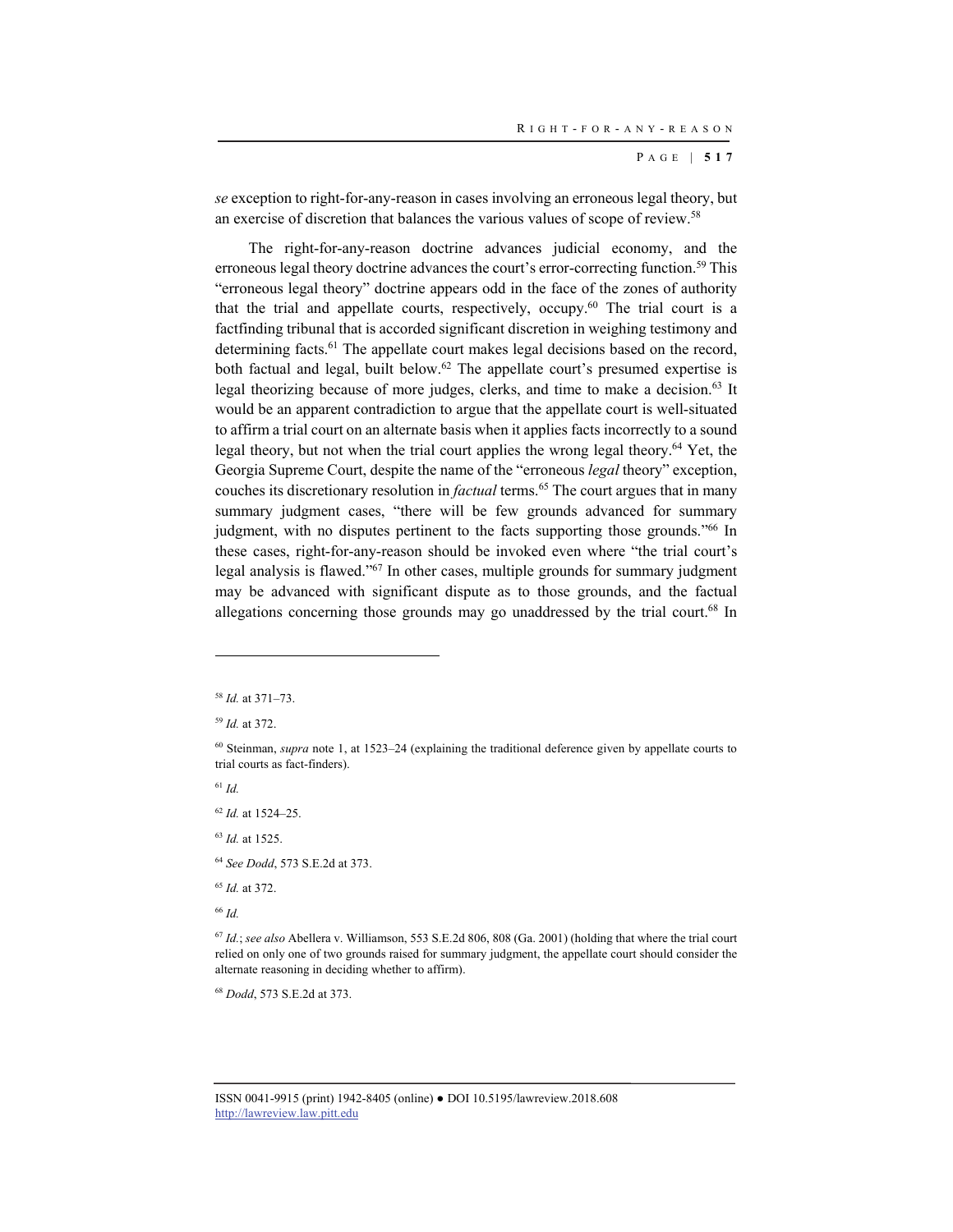P AGE | **518** | V O L . 8 0 | 2018

those cases, the court argues, both judicial economy and error correction are advanced vis-à-vis remand.<sup>69</sup> Put simply, the appropriateness of right-for-any-reason depends on the likelihood that factual allegations are insufficiently developed in the record.70

The dissent in *Dodd* disagrees with the majority's interpretation and argues that the right-for-any-reason doctrine is mandatory in the summary judgment context.<sup>71</sup> The concurrence agrees with the dissent insofar as right-for-any-reason has been traditionally mandatory in appeals from summary judgment, but the concurrence points out that the erroneous legal theory has also been couched in mandatory terms.72 The concurrence's resolution is to ignore the erroneous legal theory and simply say an appellate court must affirm a summary judgment under right-for-anyreason *except* in cases where the record is insufficiently developed.73 Arguably, the majority ruling implies exactly that.<sup>74</sup> The erroneous legal theory is simply a tool through which the majority evaluates the factual record; *i.e.*, an erroneous legal theory increases the likelihood of insufficient *factual* development.75

The Georgia Supreme Court's discretionary method is simply another way of evaluating whether a ground appears "as of record."76 The "erroneous legal theory," understood in discretionary terms, acknowledges that a trial court's improper use of a legal theory might affect the factual record and make affirmance on an improperly developed alternate grounds inappropriate.<sup>77</sup> An improperly developed legal theory will fail to put the parties on notice of the proper legal theory, and thus, fail to notify the parties as to the requisite evidence to support the proper theory.78 This lack of

l

<sup>73</sup> *Id.*

<sup>74</sup> *See id.* at 373 (majority opinion).

<sup>75</sup> *See id.* The concurrence may be correct that it is the *incorrect* tool or, even, a clumsy tool. *See id.* at 373 (Sears, J., concurring).

<sup>76</sup> *See id.* at 373 (majority opinion) (illustrating the court examining the factual record in its discretionary review).

<sup>77</sup> *Id.*

78 Hull, *supra* note 35, at 39–41 (illustrating the importance of ensuring that the right evidentiary matter is in the appellate record).

<sup>69</sup> *Id.*

<sup>70</sup> *See id.* at 372–73.

<sup>71</sup> *Id.* at 373–75 (Carley, J., dissenting).

<sup>72</sup> *Id.* at 373 (Sears, J., concurring).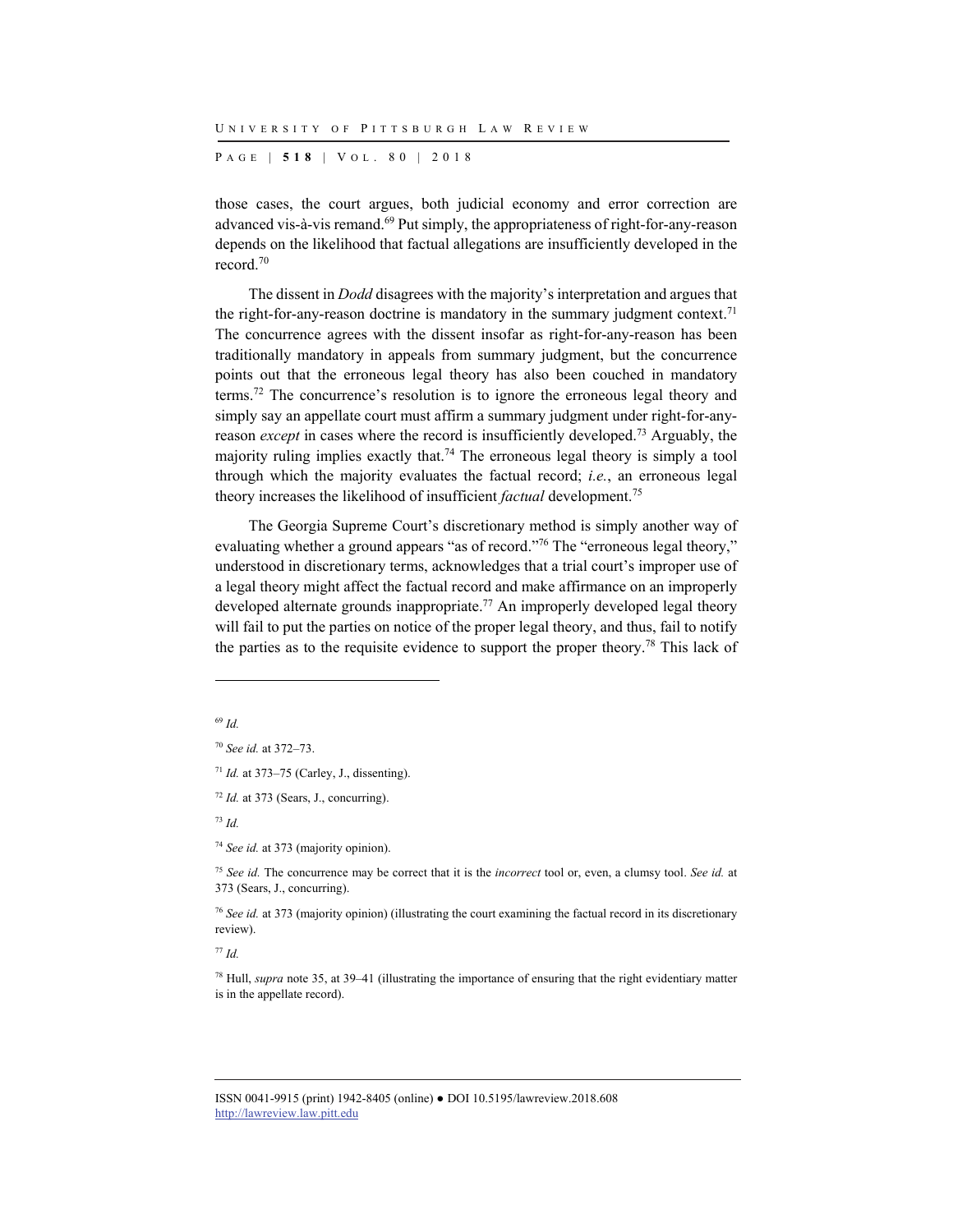notice can make the already difficult process of preparing the appellate record even more difficult because the parties must ensure the proper evidence makes it into the record.79 When multiple grounds for summary judgment are raised and go mostly unaddressed, the record may be incomplete and may benefit from a thorough evaluation upon remand to the trial court.<sup>80</sup> The court in *Dodd* gives appellate courts the discretion to determine whether, even in the summary judgment context, $81$  the record is sufficiently developed to sustain a right-for-any-reason determination.<sup>82</sup> Thus, Georgia's erroneous legal theory seeks to ensure the record is properly developed, or the alternate basis is truly "as of record."

#### *B. Factfinding Inquiry*

The "as of record" requirement is a positive inquiry.<sup>83</sup> The court looks at the record and asks whether there is sufficient material to support the potential alternate grounds.<sup>84</sup> There is a corollary question that flows from this positive inquiry; a court might ask—are there requisite facts missing from the record? That is, instead of what the record *contains*, a court might look to what *is missing* from the record. Some jurisdictions focus their search for whether an alternate basis is "as of record" through an inquiry that asks whether the trial court needs to do additional factfinding to resolve the issue.<sup>85</sup> This Note refers to this method as the "factfinding inquiry."

The factfinding inquiry is at its simplest in the summary judgment context. This is because the only "facts" available at the summary judgment phase are the motions

<sup>84</sup> *Id.*

 $79$  *Id.* (describing the difficulties associated with preserving the record in summary judgment cases).

<sup>80</sup> *Dodd*, 573 S.E.2d at 373.

<sup>81</sup> The conflict in *Dodd* comes from both sides; *i.e.*, the erroneous legal theory doctrine and the right-forany-reason doctrine respecting summary judgment are both couched in mandatory terms. *Id.* at 374 (Carley, J., dissenting) (citing Pryor Organization v. Stewart, 554 S.E.2d 132 (Ga. 2001)); Albany Oil Mill v. Sumter EMC, 441 S.E.2d 524 (1994) (showing the proposition that an appellate court **must** affirm a summary judgment ruling if it is right-for-any-reason).

<sup>82</sup> *Dodd*, 573 S.E.2d at 373 (majority opinion).

<sup>83</sup> *See supra* Part II.A (describing the Georgia courts' process of determining whether sufficient evidence exists in the record to support an alternate basis vis-à-vis the erroneous legal theory).

<sup>85</sup> Ga. Dermatologic Surgery Ctrs., P.C. v. Pharis, 800 S.E.2d 376, 379 (Ga. App. 2017); *see, e.g.*, Ga.- Pacific, LLC v. Fields, 748 S.E.2d 407, 412 (Ga. 2013); Robertson v. State, 829 So. 2d 901, 906–11 (Fla. 2002).

ISSN 0041-9915 (print) 1942-8405 (online) ● DOI 10.5195/lawreview.2018.608 http://lawreview.law.pitt.edu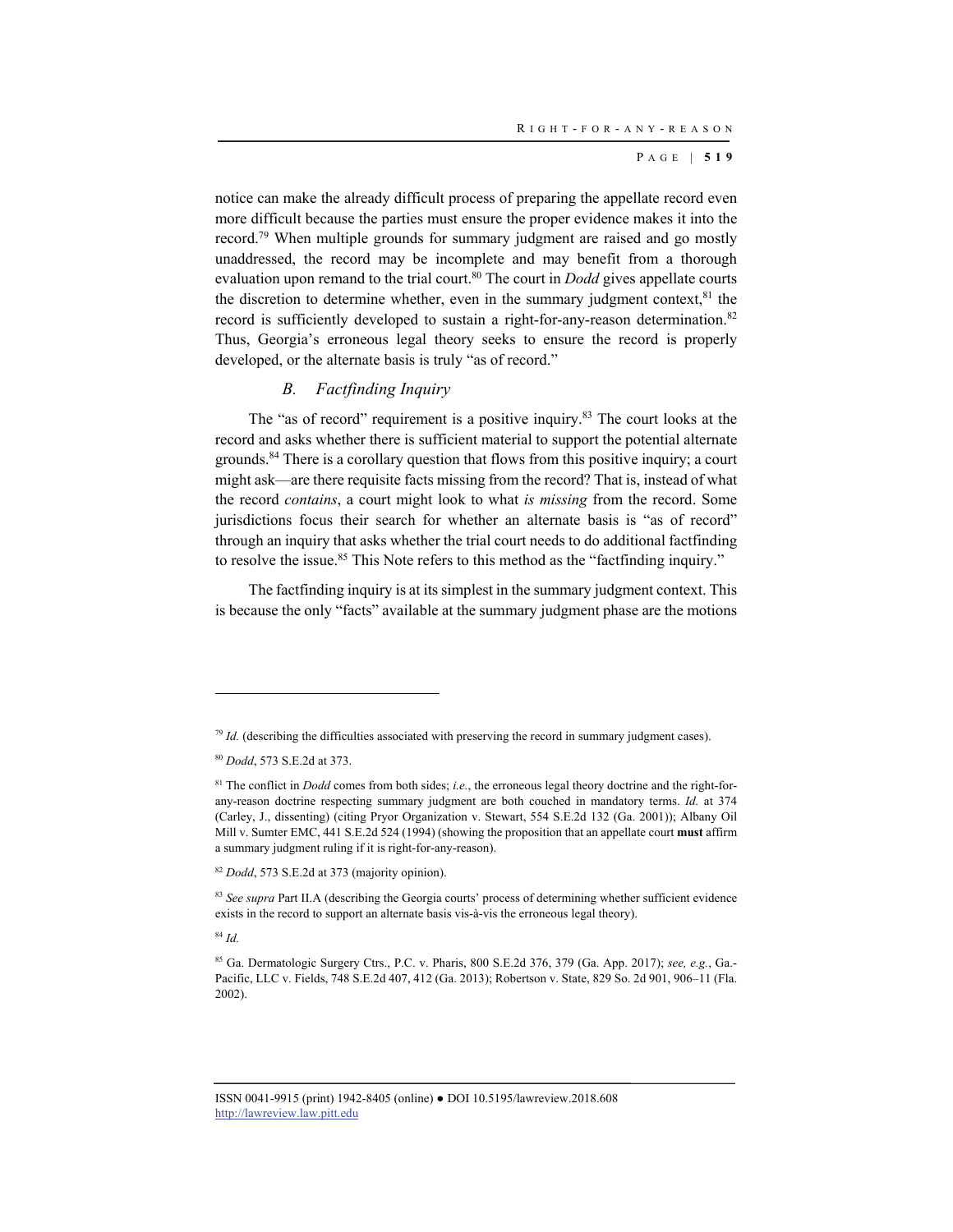P AGE | **520** | V O L . 8 0 | 2018

and the evidence supporting those motions.<sup>86</sup> Georgia imposes an additional requirement for summary judgments that "the movant raised the issue in the trial court and the nonmovant had a fair opportunity to respond."87 An appellate court must confine its reasoning to the arguments the parties have had the opportunity to develop at the trial level.<sup>88</sup> The phrasing of Georgia's "raised" requirement is a standin for the more general factfinding inquiry. Thus, while "raised" is typically a preservation requirement placed on the appellant in the summary judgment context, <sup>89</sup> "raised" might also serve as a stand-in for the more general principle of notice. An appellant should have both notice that a ground for resolution is possible, and the opportunity to develop the record in response.<sup>90</sup> This places the emphasis on the appellant's opportunity to hear and address the arguments at the trial level.<sup>91</sup> This rule requiring the issue to be raised in the trial court addresses one of the conflicts in right-for-any-reason: fairness to the appellant.<sup>92</sup> By requiring any issue addressed in the appellate court to have been "aired out" in the trial court, the reviewing court may be more certain that the record is complete for that issue. Georgia's raised requirement balances, through notice, the potential harm of expanded scope of review with the benefits of judicial economy.93

The Georgia courts also apply a more general "factfinding" rule that invocation of the right-for-any-reason doctrine is inappropriate where additional factfinding is necessary to the final resolution of the issue.94 In *Farmer v. State*, the state-appellee

<sup>91</sup> *See id.*

<sup>&</sup>lt;sup>86</sup> Summary judgment must be made prior to trial, and thus, the record is limited to the motions, transcripts of the hearings, and any documentation, statutes, or regulations supporting those motions. *See, e.g.*, FED. R. CIV. P. 56(b); GA. UNIF. SUPERIOR COURT. r. 6.6; PA. R. CIV. P. 1035.2.

<sup>87</sup> *Ga.-Pacific*, 748 S.E.2d at 412; Abellera v. Williamson, 274, 553 S.E.2d 806, 808 (Ga. 2001). Of course, this is further tempered by the discretionary power to refuse to consider alternate issues. *See* City of Gainesville v. Dodd, 573 S.E.2d 369, 373 (Ga. 2002).

<sup>88</sup> *Dodd*, 573 S.E.2d at 373 (Sears, J., concurring).

<sup>89</sup> *See generally* Speir, *supra* note 1, at 282–84.

<sup>&</sup>lt;sup>90</sup> Generally, preservation for appellant requires the party to raise the issue and to pursue the issue, or seek a ruling, at the trial level. *Id.* at 283. Thus, a "raised" requirement does not function the same as a typical preservation requirement, but merely provides notice to the other party of the issue.

<sup>92</sup> *See* CMGRP, Inc. v. Gallant, 806 S.E.2d 16, 19–20 (Ga. Ct. App. 2017).

<sup>93</sup> *See* Phillips, *supra* note 14, at 4.

<sup>94</sup> *See, e.g.*, Farmer v. State, 472 S.E.2d 70, 72 (Ga. 1996); Ga. Dermatologic Surgery Ctrs., P.C. v. Pharis, 800 S.E.2d 376, 379 (Ga. App. 2017) (insufficiently developed record to apply right-for-any-reason);

ISSN 0041-9915 (print) 1942-8405 (online) ● DOI 10.5195/lawreview.2018.608 http://lawreview.law.pitt.edu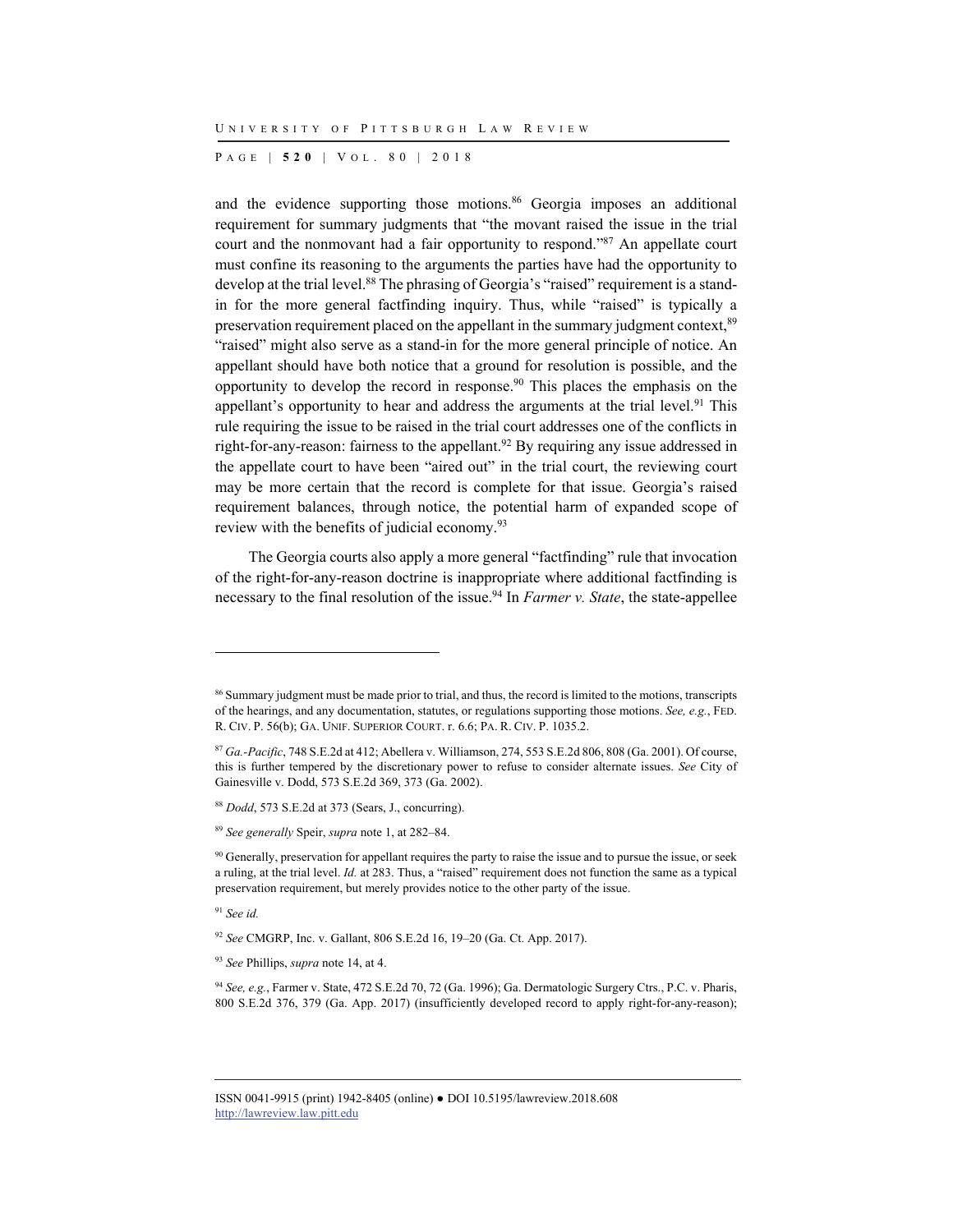sought to affirm a trial court's evidentiary ruling admitting hearsay evidence on an alternate basis grounded in a statutory necessity exception.<sup>95</sup> The majority held that the trial court made insufficient factual findings to rule on the necessity exception and declined to entertain the state's alternate basis.<sup>96</sup> The dissent, paired with a strong historical defense of right-for-any-reason, argued that the majority too easily dismissed the alternate basis proffered by the state and suggested that there were sufficient facts available to rule on the alternate grounds.<sup>97</sup> Neither the majority nor the dissenting opinions discounted the right-for-any-reason doctrine.<sup>98</sup> Instead, both indicated that if more factfinding were required to decide the alternate basis, remand would be appropriate.<sup>99</sup> The only disagreement stemmed from the sufficiency of the facts in the particular case.<sup>100</sup> The appropriateness of right-for-any-reason hinged on whether resolution of an alternate issue required additional factfinding.<sup>101</sup>

Florida also utilizes the requirement that an issue be of record in order to police equity issues within the right-for-any-reason doctrine.102 In *Robertson v. State*, the court makes clear that "[t]he key to the application of this doctrine of appellate efficiency is that there must have been support for the alternative theory or principle of law in the record before the trial court."103 Often, when an issue is not raised and argued before the trial court, there will not be sufficient material in the record to rule

<sup>96</sup> *Id.*

l

<sup>98</sup> *Id.* at 72 (majority opinion); *id.* at 74 (Carley, J., dissenting).

<sup>99</sup> *Id.*

<sup>100</sup> *Id.*

<sup>101</sup> *Id.* While the erroneous legal theory and the factfinding inquiry, described *supra* Parts II.A and II.B, suggest a cohesive well-articulated right-for-any-reason doctrine in Georgia, with substantive limitations, the doctrine is often invoked without explanation and without consideration of limitations. *See, e.g.*, Jones v. State, 802 S.E.2d 234, 240 (Ga. 2017) (mentioning that it is invoking right-for-any-reason only in the last line of the opinion); Considine v. Murphey, 773 S.E.2d 176, 180 (Ga. 2015) (affirming on an, apparently, alternate ground, but only mentioning right-for-any-reason in a citation's parenthetical); Brissey v. Ellison, 526 S.E.2d 851, 853 (Ga. 2000) (mentioning right-for-any-reason in the last sentence of the opinion).

<sup>102</sup> *See* Robertson v. State, 829 So. 2d 901, 906–11 (Fla. 2002).

<sup>103</sup> *Id.* at 906–07.

Sinkwich v. Conner, 654 S.E.2d 182, 183 (Ga. App. 2007) (finding that key documents missing from the record militated against right-for-any-reason and for remand in a dispute about lawyer's fees).

<sup>95</sup> *Farmer*, 472 S.E.2d at 72.

<sup>97</sup> *Id.* at 73–74 (Carley, J., dissenting).

ISSN 0041-9915 (print) 1942-8405 (online) ● DOI 10.5195/lawreview.2018.608 http://lawreview.law.pitt.edu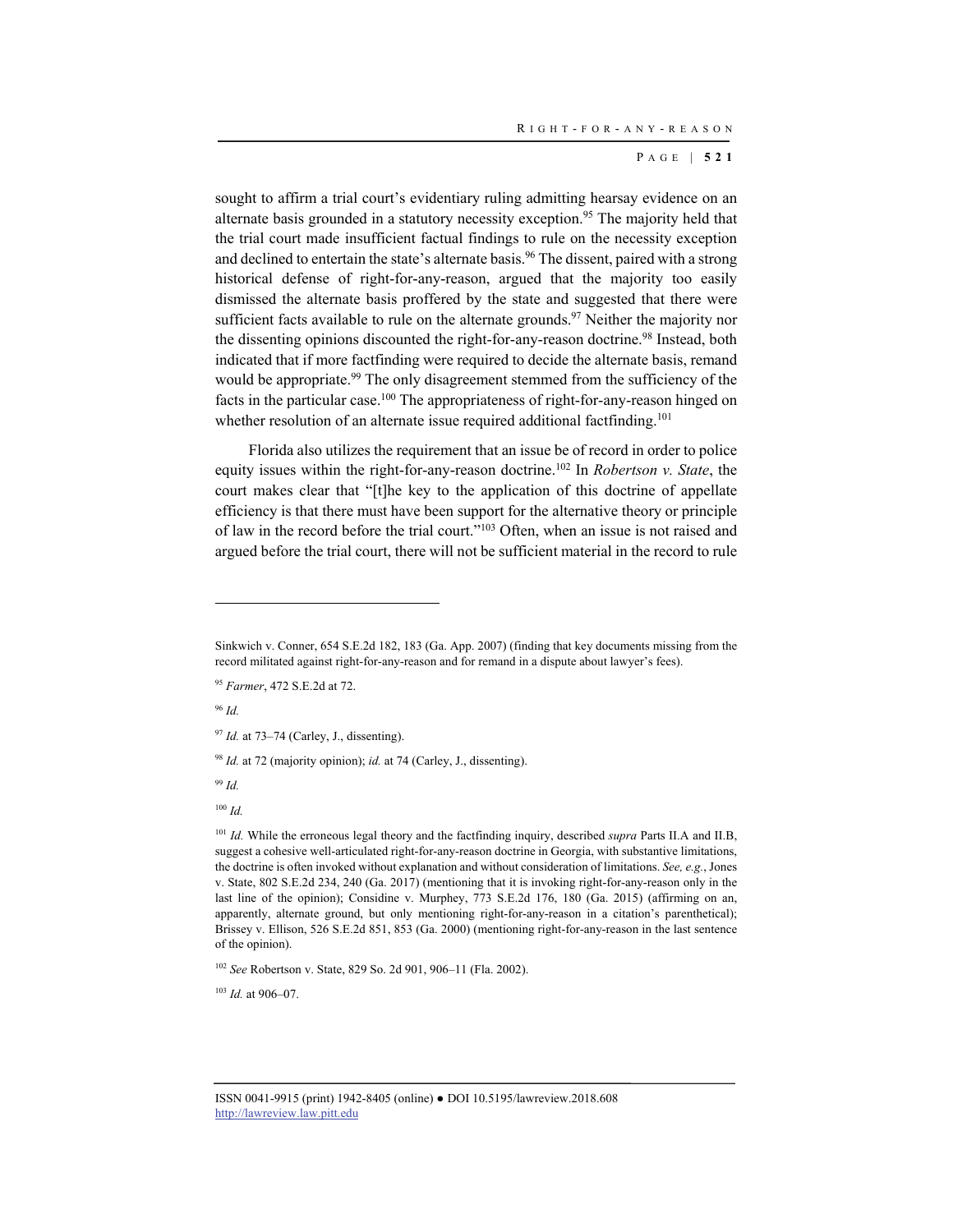P AGE | **522** | V O L . 8 0 | 2018

on that alternate basis.104 This parallels the basic formulation in Pennsylvania: the positive inquiry of whether there is sufficient evidence as of record.<sup>105</sup> The analysis in *Robertson* makes clear that the Florida Supreme Court also asks the corollary when examining the record: what is not in the record and why? $106$ 

In *Robertson*, the court reversed an intermediate appellate court's invocation of right-for-any-reason to affirm the trial court's evidentiary ruling.<sup>107</sup> The Florida Supreme Court noted that before admitting such evidence, the trial court normally makes various factual determinations with each side presenting or rebutting evidence.108 The defendant would have had the opportunity to present and rebut evidence on the distinct theory advanced by the state.109 Further, if the trial court admitted the evidence, the defendant would have the right to certain jury instructions.110 All of this served to suggest that if the state had sought to present the evidence, under the alternate rule, the record might have been substantially different.111 In these circumstances, the absence of *potential* evidence (and the opportunity to provide that evidence) is sufficient to render the record incomplete as to the issue and militate against the use of right-for-any-reason.<sup>112</sup>

The fact-finding inquiry focuses on what would have happened at the trial level if the alternate grounds had been raised earlier, which creates a hypothetical situation. If the court believes that the alternative grounds could have led to a

<sup>105</sup> *See, e.g.*, Ario v. Ingram Micro, Inc., 965 A.2d 1194, 1200 (Pa. 2009).

<sup>107</sup> *Id.* at 907.

l

<sup>108</sup> *Id.* at 907–08.

<sup>109</sup> *Id.* (quoting Robertson v. State, 780 So. 2d 106, 120 (Fla. Dist. Ct. App. 2001) (Sorondo, J., dissenting)).

<sup>110</sup> *Id.* at 908.

<sup>111</sup> *Id.* (quoting Robertson v. State, 780 So. 2d 106, 120 (Fla. Dist. Ct. App. 2001) (Sorondo, J., dissenting)).

<sup>112</sup> *Id.* Interestingly, this substantive oversight of the right-for-any-reason doctrine seems to be substantially similar to the complaint lodged by Judge Bowes in her unpublished dissent in Traux. Traux v. Roulhac, No. 1797, 2014 Pa. Super. Unpub. LEXIS 3049, \*15 (Pa. Super. Oct. 2014) (arguing where the basis for summary judgment was not argued below, the plaintiff has not had the opportunity to develop an appropriate record).

<sup>104</sup> *Id.* at 907 (approving similar reasoning in, Department of Revenue *ex rel.* Rochell v. Morris, 736 So. 2d 41, 42 (Fla. Dist. Ct. App. 1999)).

<sup>106</sup> *See generally Robertson*, 829 So. 2d at 901.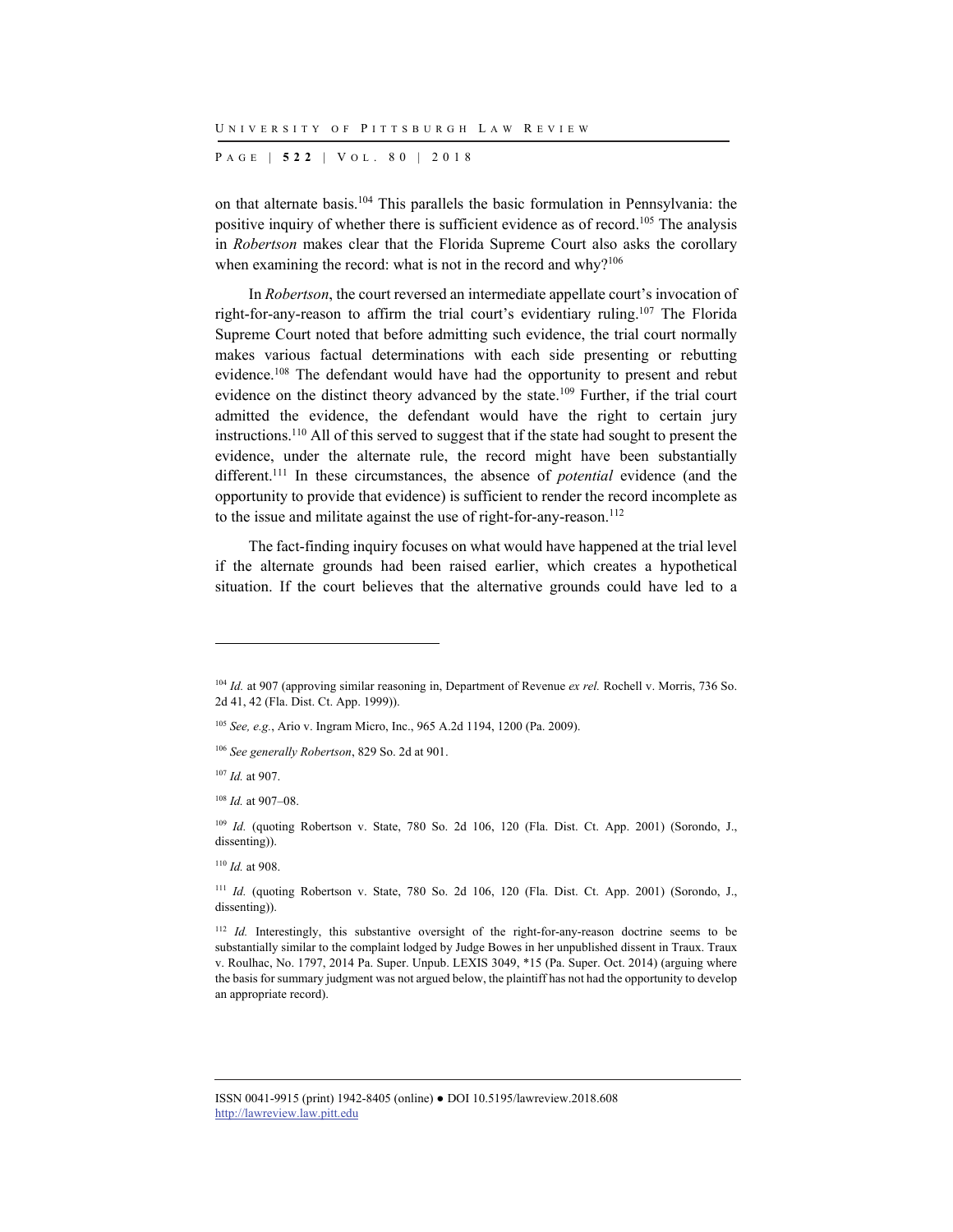different record, it will not consider affirmance.<sup>113</sup> If the record would not have been different, or the other litigant had notice of the issue and should have developed the record, the court will consider the alternate grounds.<sup>114</sup>

#### *C. Fact-Dependency*

The final method of determining "as of record" that this Note examines is factdependency. Fact-dependency focuses on the factual allegations underlying the alternate issues and the argued issues.<sup>115</sup> The fact-dependency method, as described here, does not require the court to imagine the trial with the alternate issue or to engage in hypotheticals, and will provide a more mechanical, concrete, framework that courts may apply. $116$ 

New Mexico formulates its right-for-any-reason doctrine as follows: "we will affirm the trial court's decision if it was right for any reason so long as it is not unfair to the appellant for us to do so."117 Fairness, under this doctrine, is sometimes defined in terms of whether the alternate basis would be fact-dependent. 118 In *State v. Franks*, the court thoroughly articulated this principle, stating, "[i]n particular, it would be unfair to an appellant to affirm on a fact-dependent ground not raised below."<sup>119</sup> The court then articulated two reasons that fact-dependent alternate basis are unfair to appellants:

First, ordinarily it is improper for [an appellate court] to engage in fact-finding; that is a trial-court function. Second, it would be improper to make a finding on a

<sup>113</sup> *See, e.g.*, *Robertson*, 829 So. 2d at 907 (refusing to consider alternate grounds because of the effect on the record); Farmer v. State, 472 S.E.2d 70, 72 (Ga. 1996).

<sup>114</sup> *See* Abellera v. Williamson, 274 553 S.E.2d 806, 808 (Ga. 2001) (holding that the court should consider an alternate issue where the appellant had the opportunity to respond to the issue).

<sup>115</sup> *See infra* notes 125–28 and accompanying text (illustrating an examination of the facts necessary to resolve an issue).

<sup>116</sup> *See infra* notes 136–39 and accompanying text (describing this Note's interpretation of factdependency).

<sup>117</sup> State v. Gallegos, 152 P.3d 828, 836 (N.M. 2007).

<sup>118</sup> *See, e.g.*, Drummond v. Drummond (*In re* Drummond), 945 P.2d 457, 461 (N.M. Ct. App. 1997); State v. Franks, 889 P.2d 209, 212 (N.M. Ct. App. 1994).

<sup>119</sup> *Franks*, 889 P.2d at 212.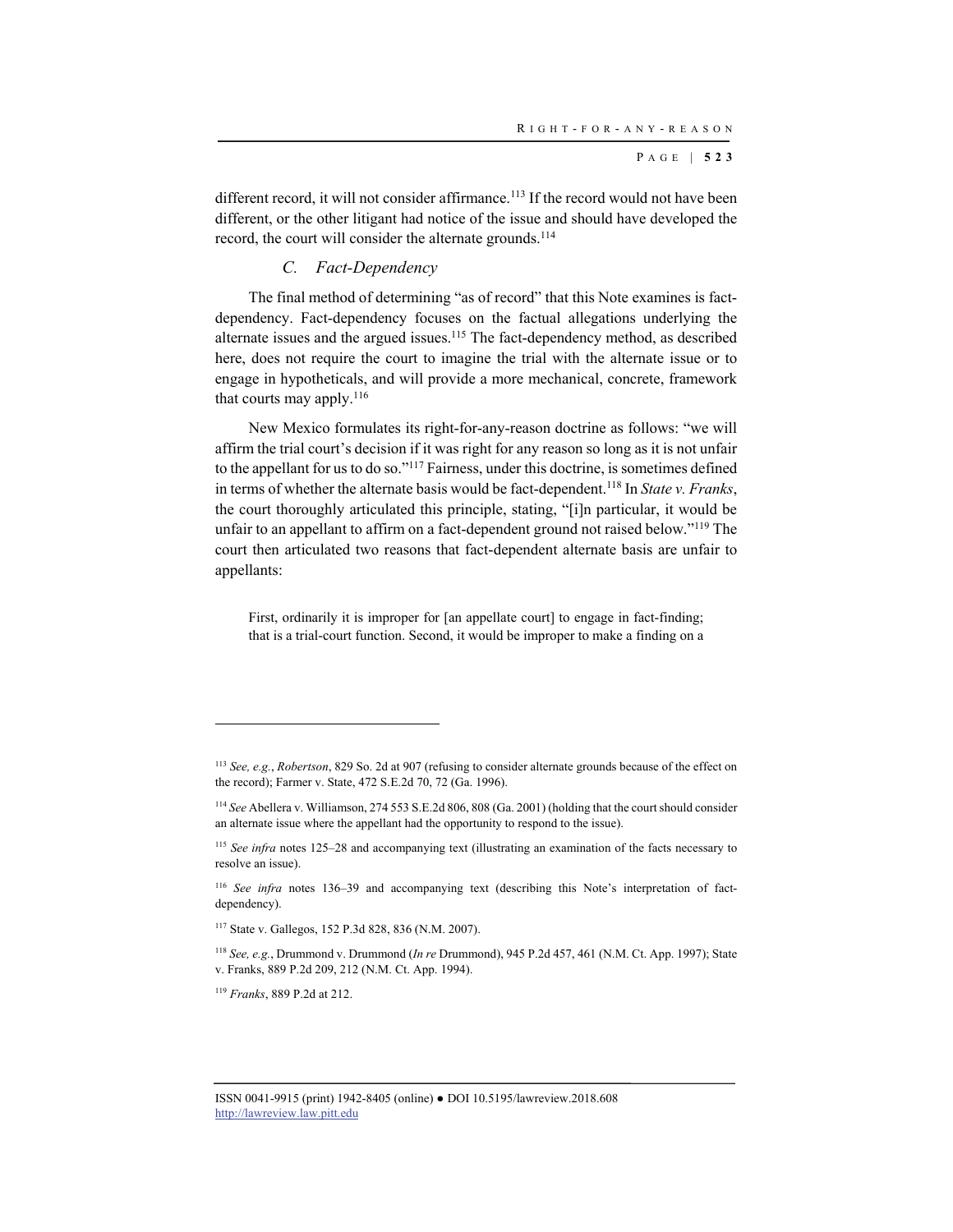P AGE | **524** | V O L . 8 0 | 2018

fact relevant only to an issue that had not been raised below, because the appellant lacked an opportunity to present admissible evidence relating to the fact.<sup>120</sup>

Importantly, the fact-dependent grounds are "unfair" where the underlying facts were relevant only to the unraised alternate grounds.<sup>121</sup> In New Mexico, an appellate court may invoke right-for-any-reason where the alternate grounds "do not require looking 'beyond the *factual allegations* that were raised and considered below.'"<sup>122</sup>

Many decisions of the New Mexico Supreme Court do not explicitly state this as a "fact-dependent grounds" rule but, nonetheless, make the rule clear in their analyses of right-for-any-reason.<sup>123</sup> Where the factual underpinning of the issue is clearly presented, this is a relatively easy doctrine to follow. 124 For instance, in *Drummond v. Drummond*, the court considered an order from the trial court reopening an adoption decree.<sup>125</sup> The trial court reopened the adoption decree on the basis that Grandparents made misrepresentations to Mother.126 While the Supreme Court found that the trial court misapplied the law as to misrepresentation, it listed the facts—either not disputed or found by the trial court—that would support two separate bases on which to affirm.<sup>127</sup> In this instance, the court very clearly laid out the factual bases that were submitted and argued before the trial court that would make it fair to rule on an alternate legal basis, even if the particular legal basis was not raised below.128

l

<sup>126</sup> *Id.* at 459.

<sup>120</sup> *Id.*

<sup>121</sup> *Id.*

<sup>122</sup> Wild Horse Observers Ass'n v. N.M. Livestock Bd., 363 P.3d 1222, 1230 (N.M. Ct. App. 2015) (citing State v. Wasson, 964 P.2d 820, 824 (N.M. Ct. App. 1998)) (emphasis added).

<sup>123</sup> *See, e.g.*, *Drummond*, 945 P.2d at 461; State v. Carrillo, 399 P.3d 367, 375 (N.M. 2017); State v. Vargas, 181 P.3d 684, 687 (N.M. 2008).

<sup>&</sup>lt;sup>124</sup> *Carrillo*, 399 P.3d at 375 (upholding the admissibility of business record evidence because appellant had testified at trial as a custodian of said business records); *Vargas*, 181 P.3d at 687 (ruling on an alternate basis because the factual allegations underlying the basis were both "raised and considered below").

<sup>125</sup> *Drummond*, 945 P.2d at 458.

<sup>&</sup>lt;sup>127</sup> *Id.* at 461–63 (holding either the doctrine of equitable estoppel or exceptional circumstances justified reopening the adoption decree).

ISSN 0041-9915 (print) 1942-8405 (online) ● DOI 10.5195/lawreview.2018.608 http://lawreview.law.pitt.edu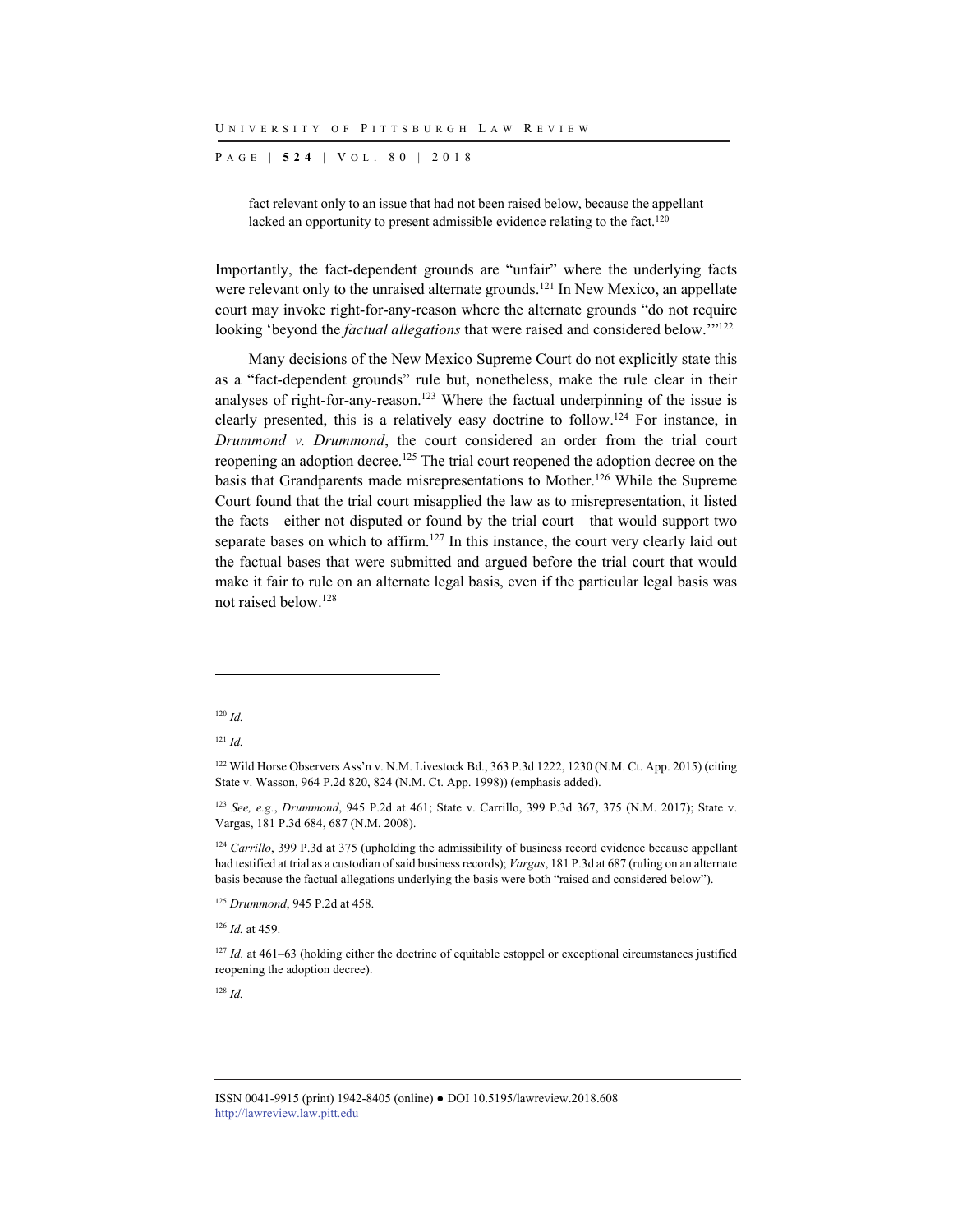*CMGRP, Inc. v. Gallant* illustrates the opposite end of the fact bound spectrum.<sup>129</sup> In *CMGRP*, the appellee successfully argued for declaratory judgment at the trial court.130 The trial court held that the non-solicitation clause in Gallant's employment contract was unenforceable.131 Gallant argued that the enforceability of the clause was a legal question to be resolved from an examination of the contract.<sup>132</sup> On appeal, she offered, as the alternate basis for affirmance, that CMGRP failed to present sufficient evidence as to the reasonable necessity of the provision.133 Here, the appellee had affirmatively argued that factual development was unnecessary before the trial court and then sought to invoke right-for-any-reason on evidentiary grounds.134 The Georgia appellate court easily dismissed the alternate reasoning because her positive framing of the issue as a question of law, and failure to raise any factual issue below, precluded notice to CMGRP that it should present evidence on the issue.<sup>135</sup>

In *Drummond*, the predicate facts were not just available in the record, the trial court considered all of the predicate facts necessary for either alternative basis.<sup>136</sup> On the other hand, in *CMGRP*, the appellee raised a fact-dependent alternate basis where the ruling below did not rely on any factual development, and the appellate court easily refused to employ right-for-any-reason.<sup>137</sup> On the one extreme of the factdependency analysis, where a litigant cannot point to anything in the record in support of her proposition, the court may easily refuse to employ the right-for-anyreason doctrine.138 Even when a litigant can point to the record for support of his proposition, it must be clear, either from the nature of the trial court's ruling or the

129 CMGRP, Inc. v. Gallant, 806 S.E.2d 16 (Ga. Ct. App. 2017).

<sup>130</sup> *Id.* at 25.

<sup>131</sup> *Id.*

l

<sup>132</sup> *Id.* at 19–20.

<sup>133</sup> *Id.*

<sup>134</sup> *Id.*

<sup>135</sup> *Id.*

136 Drummond v. Drummond (*In re* Drummond), 945 P.2d 457, 461 (N.M. 1997). ("[In order to find Grandparents made a misrepresentation to Mother . . . the district court *necessarily accepted* Mother's testimony.  $\dots$ ").

<sup>137</sup> *CMGRP*, 806 S.E.2d at 19.

<sup>138</sup> *Id.* (refusing to apply right-for-any-reason in a short paragraph).

ISSN 0041-9915 (print) 1942-8405 (online) ● DOI 10.5195/lawreview.2018.608 http://lawreview.law.pitt.edu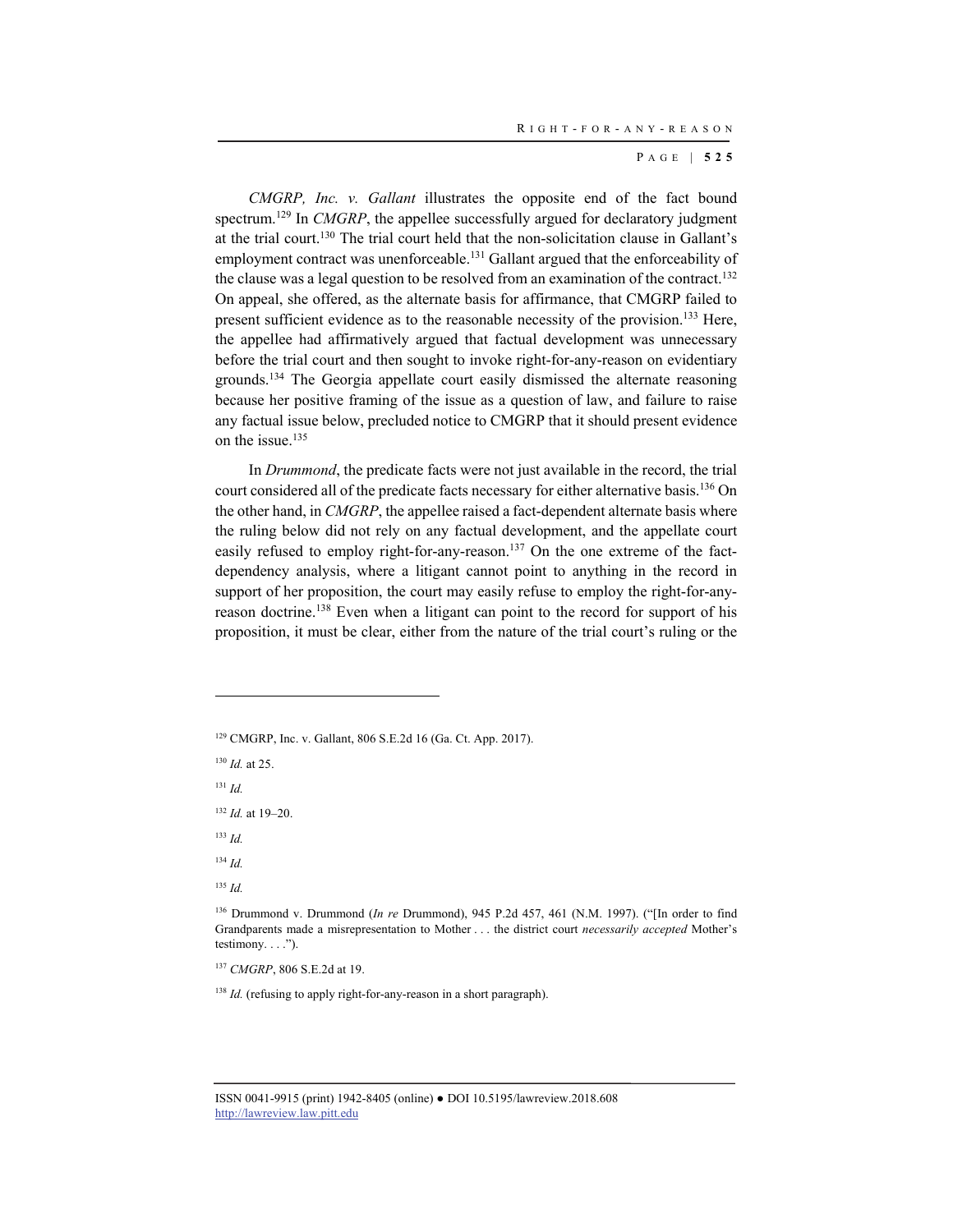P AGE | **526** | V O L . 8 0 | 2018

trial court's opinion, that the lower court considered the factual allegation or that the fact was never in dispute.<sup>139</sup>

#### **III. EVALUATING "AS OF RECORD"**

The "as of record" requirement is central to the right-for-any-reason analysis. Yet, when Pennsylvania appellate courts exercise their discretion to either address or refuse to address alternate bases for affirmance, they rarely explain their decision in explicit terms of the evidence in the record.140 This Note proposes that Pennsylvania courts articulate an explicit methodology for examining whether an issue is apparent as of record, and thus, whether right-for-any-reason is appropriate. This Note proposes, generally, the following formulation:

An appellate court may affirm a lower court if it is right-for-any-reason apparent as of record. A basis is apparent as of record when it is not fact-dependent. The alternate basis is not fact-dependent where the predicate facts underlying the alternate basis are substantially the same as those underlying issues argued below such that it would be fair to appellant to consider those facts. Fairness to appellant is considered in terms of whether the appellant had notice that the predicate facts for the alternate basis would be at issue in the case.

The proposal is guided by an analysis of several jurisdictions' use of right-for-anyreason and specifically addresses how a court might more accurately consider both the record before it and the effect an alternate issue might have on the record.

#### *A. Fact-Dependency*

l

The proposed method of evaluating right-for-any-reason provides a two-step process for determining when an alternate basis is apparent as of record. Under the proposed test, the court first employs the mechanical fact-dependency test. The court considers and then "sets aside" what evidence in the record is required to decide the

<sup>139</sup> *Drummond*, 945 P.2d at 463–64; Wild Horse Observers Ass'n v. N.M. Livestock Bd., 363 P.3d 1222, 1230 (N.M. Appeals 2015).

<sup>140</sup> *See, e.g.*, Commonwealth v. Doty, 48 A.3d 451, 456 (Pa. Super. 2012) (affirming PCRA decision on alternate grounds without explaining why right-for-any-reason is appropriate); *In re* Jacobs, 15 A.3d 509, 509 (Pa. Super. 2011) (noting the power to affirm on an alternate basis only in a footnote); Simmons v. Cobbs, 906 A.2d 582, 584 (Pa. Super. 2006) (tying the court's ability to affirm on any basis in the judicial boiler-plate along with the standard of review).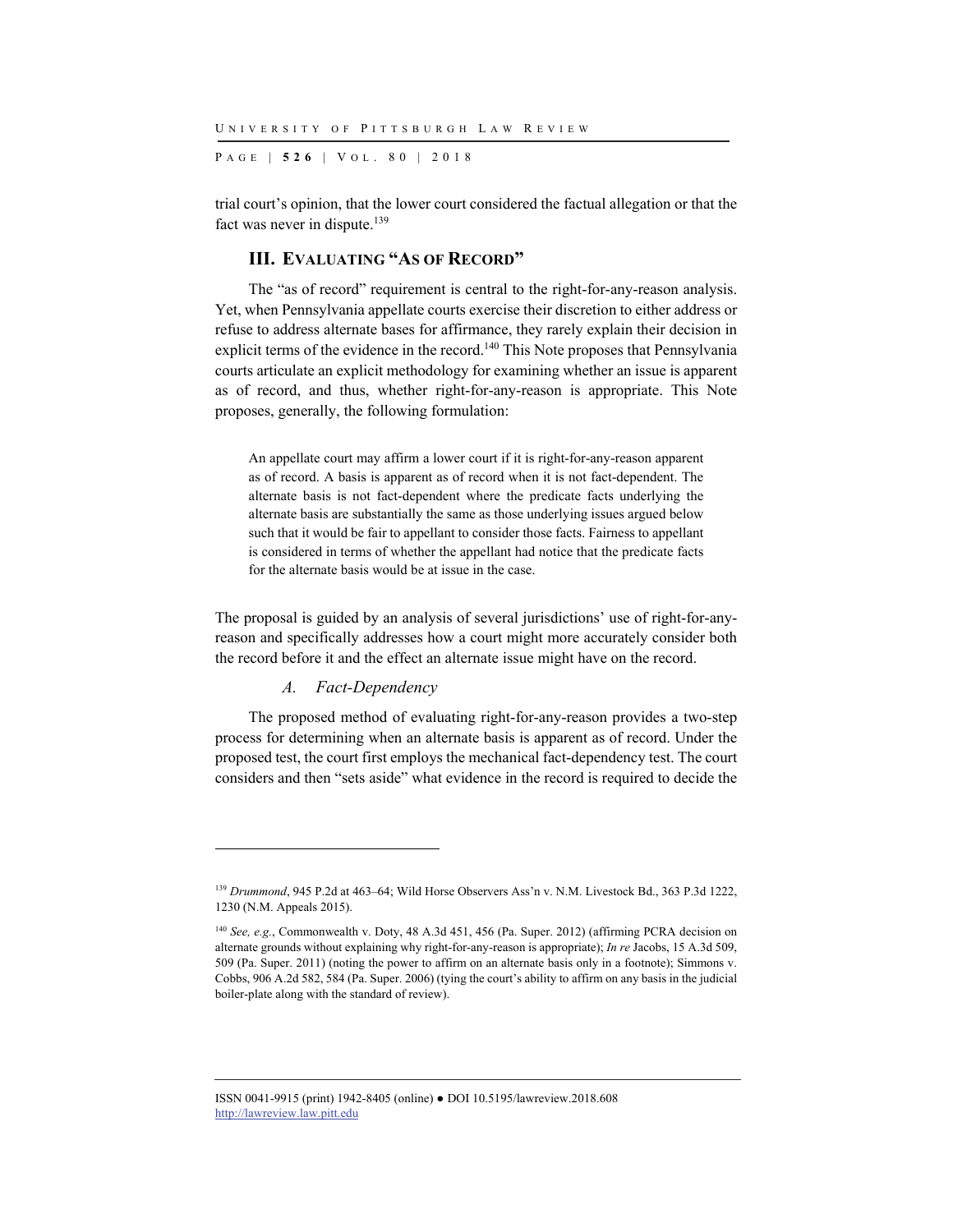alternate issue.141 This evidence is the predicate evidence. The court then evaluates the factual assertions and allegations required to decide the issues argued below, and compares those to the predicate evidence. If the predicate evidence is unique to the alternate issue, the court should refuse to consider it as a basis for affirmance.

In *Wild Horse Observers Association*, the litigants debated the proper legal categorization of a group of horses that roamed public lands around Placitas, New Mexico.<sup>142</sup> The litigation centered on the statutory status of the animals, either "estray livestock" or wild horses, and the corresponding obligations of the New Mexico Livestock Board ("Appellee") regarding horses on the Placitas Open Space.143 Wild Horse Observer Association ("Appellant") sought to overturn the trial court's dismissal based on the statutory definition of estray and livestock.<sup>144</sup> The appellate court agreed and overruled the trial court.<sup>145</sup> Appellee nonetheless sought to invoke right-for-any-reason to affirm the trial court's dismissal on the alternate basis of mootness.<sup>146</sup> At the trial court level, Appellee introduced affidavit evidence that the horses no longer had access to the Placitas Open Space, and thus, any obligation on the part of Appellee was moot.<sup>147</sup> The court looked beyond the fact that these affidavits were in the record to note, "nothing in the record indicat[ed] the district court actually considered these affidavits in dismissing the Association's claims."148 The affidavits, as the predicate evidence, were not important to the issues actually decided below and were not "raised and considered below."149 In other words, the predicate evidence was unique to the alternate basis and could not be used to invoke right-for-any-reason.<sup>150</sup>

<sup>142</sup> *Wild Horse Observers*, 363 P.3d at 1224.

<sup>143</sup> *Id.* at 1224–25.

<sup>144</sup> *Id.* at 1225.

<sup>145</sup> *Id.*

l

<sup>146</sup> *Id.* at 1229. <sup>147</sup> *Id.* at 1230.

<sup>148</sup> *Id.*

<sup>149</sup> *Id.*

<sup>150</sup> *Id.* The court also found, with similar reasoning, that collateral estoppel could not be a basis for rightfor-any-reason. *Id.*

<sup>&</sup>lt;sup>141</sup> Of course, if the appellate court discovers *no* evidence in the record, then the rest of the analysis is moot, and it should refuse to consider the issue.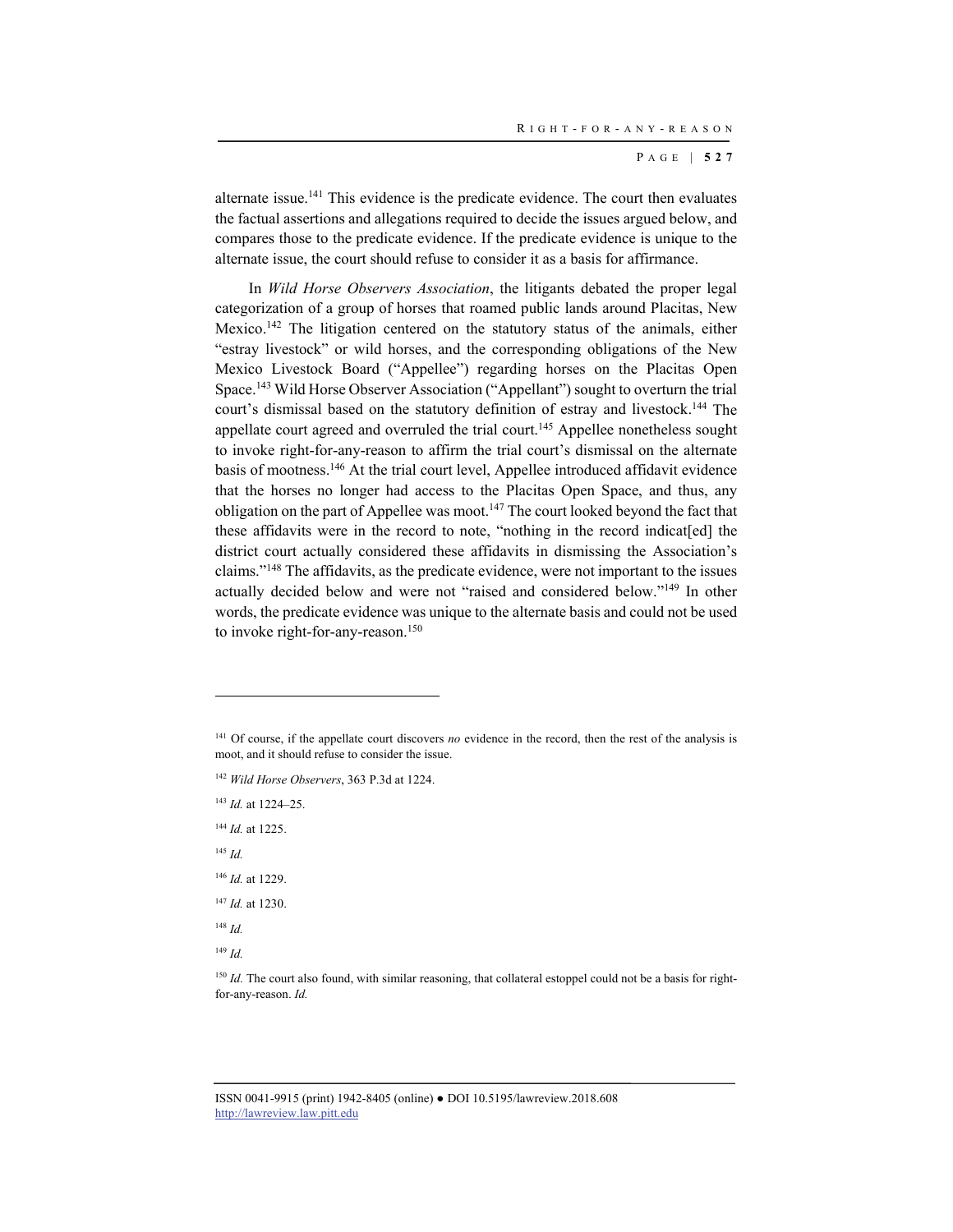P AGE | **528** | V O L . 8 0 | 2018

If the predicate evidence was central to contested issues below, then an appellate court should consider the merits of the alternate issue. In many cases, whether a set of facts was central will be obvious, and the appellate court need not proceed to any sort of "fairness" analysis.151 For instance, where the litigants do not contest factual allegations and the court is faced with an issue of statutory interpretation, the court should invoke right-for-any-reason.

In *State v. Wasson*, the state sought to overturn a trial court's dismissal of forgery charges filed against Wasson.152 After being pulled over, Wasson lied about his name and signed his brother's name on traffic citations.<sup>153</sup> The New Mexico Supreme Court disagreed with the trial court's reasoning for dismissal.<sup>154</sup> Wasson sought to affirm the dismissal under the right-for-any-reason doctrine.<sup>155</sup> He argued that a rule requiring more specific charges to supersede general ones applied and required the dismissal of his forgery charges.156 The court easily considered this alternate basis that only required the analysis of a statute because such a basis, "does not require [a] look beyond the factual allegations that were raised and considered below."157 Where the alternate issue concerns a statute with uncontested factual underpinnings, a basis focusing on that statute would normally be appropriate under right-for-any-reason.158

In cases like *Wasson*, where the facts are conceded, it should be facially clear whether the alternate basis is appropriate or not.<sup>159</sup> If the suggested alternate basis is grounded in the conceded facts, the court may invoke right-for-any-reason. Where the alternative appears to have no support in the record, the court should refuse to consider the basis. Some cases will be less clear. The predicate evidence will overlap

152 State v. Wasson, 964 P.2d 820, 821–22 (N.M. 1998).

<sup>153</sup> *Id.*

l

<sup>154</sup> *Id.* at 824.

<sup>155</sup> *Id.*

<sup>156</sup> *Id.*

<sup>157</sup> *Id.*

<sup>151</sup> *See* CMGRP, Inc. v. Gallant, 806 S.E.2d 16, 19–20 (Ga. Ct. App. 2017) (refusing to apply right-forany-reason where appellee explicitly argued the matter was governed by a legal question below).

<sup>158</sup> *See id.* at 825. After considering the alternate basis on the merits, the court ruled for the state. *Id.* Different jurisdictions might handle this situation differently, only putting the right-for-any-reason analysis in its opinion where the court intends to affirm on the alternate basis.

ISSN 0041-9915 (print) 1942-8405 (online) ● DOI 10.5195/lawreview.2018.608 http://lawreview.law.pitt.edu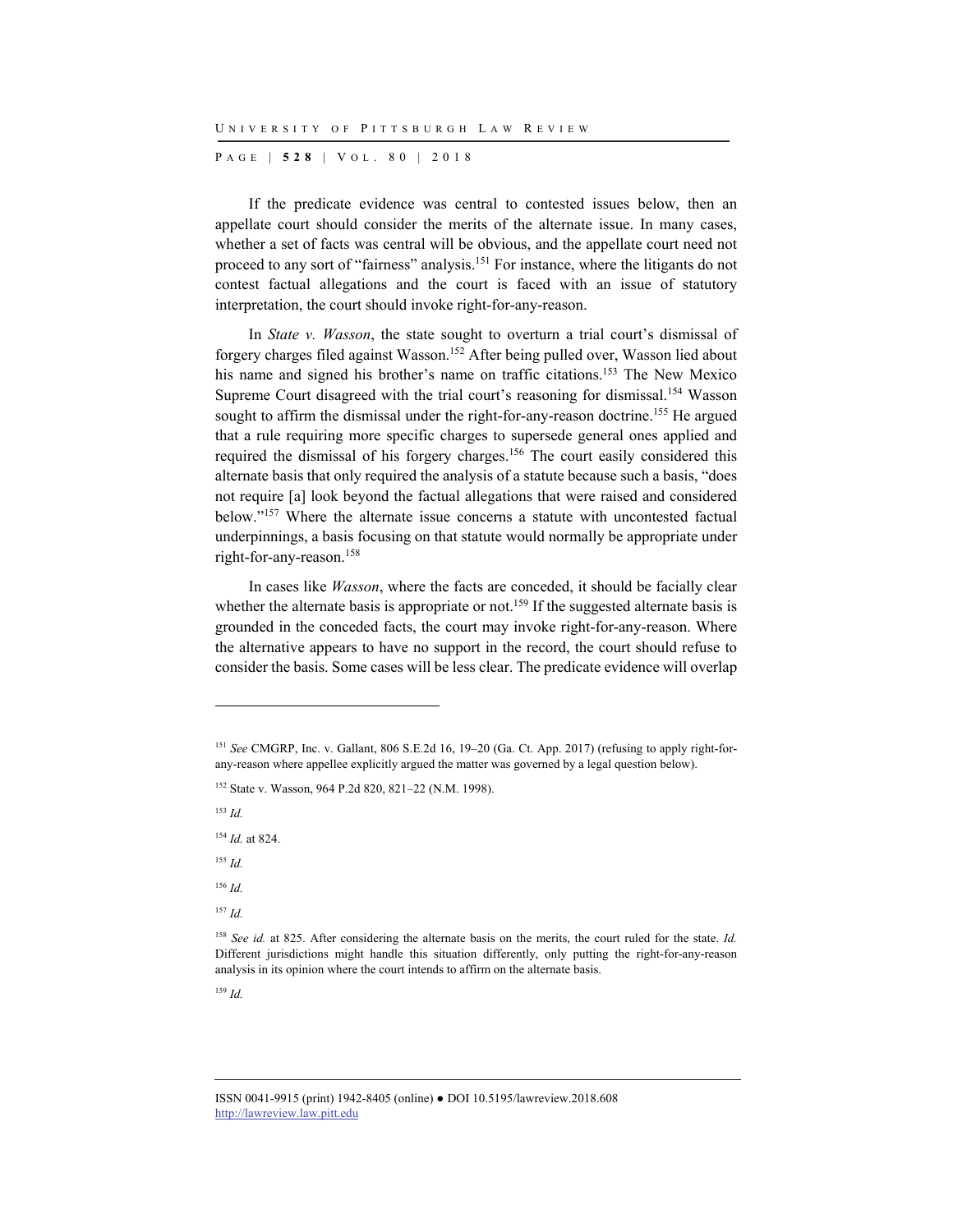with factual allegations relevant to argued issues, but it will be unclear how central those factual allegations were to the fact finder's resolution. In such cases, some uncertainty will remain after the application of the more mechanical fact-dependency analysis. In the face of such uncertainty, the court proceeds to analyze fairness under the hypothetical fact-finding analysis. $160$ 

#### *B. Fairness*

The second step of the proposed right-for-any-reason analysis is a fairness analysis similar to the fact-finding inquiry conducted by the Georgia and Florida courts.161 To evaluate fairness, the court must determine whether the appellant had notice that the predicate evidence was important to the case and a fair opportunity to respond with her own evidence. The court should ask itself this hypothetical question: would the record change, and how would it change if the issue were debated below? If the court can easily ascertain that the record would be substantially the same, and is currently sufficient to answer the alternate basis, the court should invoke right-for-any-reason. If, on the other hand, the court finds it difficult to firmly answer these questions, the court should remand the case or otherwise reverse the trial court's erroneous reasoning.

In *Georgia Dermatologic Surgery Centers. P.C. v. Pharis*, the Georgia Court of Appeals considered the trial court's grant of summary judgment in favor of Pharis.162 Georgia Dermatologic Center's ("Appellant's") claim involved breach of fiduciary duty, which stemmed from Pharis' operation of a competing medical practice while allegedly on Appellant's board.<sup>163</sup> The stated grounds for summary judgment were that Appellant "was estopped from asserting that Pharis [was] a director of [appellant corporation]."164 The appellate court found the trial court's

<sup>163</sup> *Id.*

l

<sup>&</sup>lt;sup>160</sup> This Note does not seek to significantly alter the actual application of right-for-any-reason. Instead, this Note concentrates on proposing a method to clarify the process and help guide an appellate court in the application of the doctrine as it is already applied. Of course, the very process of consciously considering these issues might change some outcomes. As a prudential matter, Pennsylvania's appellate courts might cut the second step of this analysis and simply remand if there is sufficient uncertainty after application of the fact-dependency analysis. Considering the courts' traditional discretion in this area, this note keeps the second step to keep the proposal in line with current practice.

<sup>161</sup> *See supra* Part II.B.

<sup>162</sup> Ga. Dermatological Surgery Ctrs., P.C. v. Pharis, 800 S.E.2d 376, 378 (Ga. App. 2017).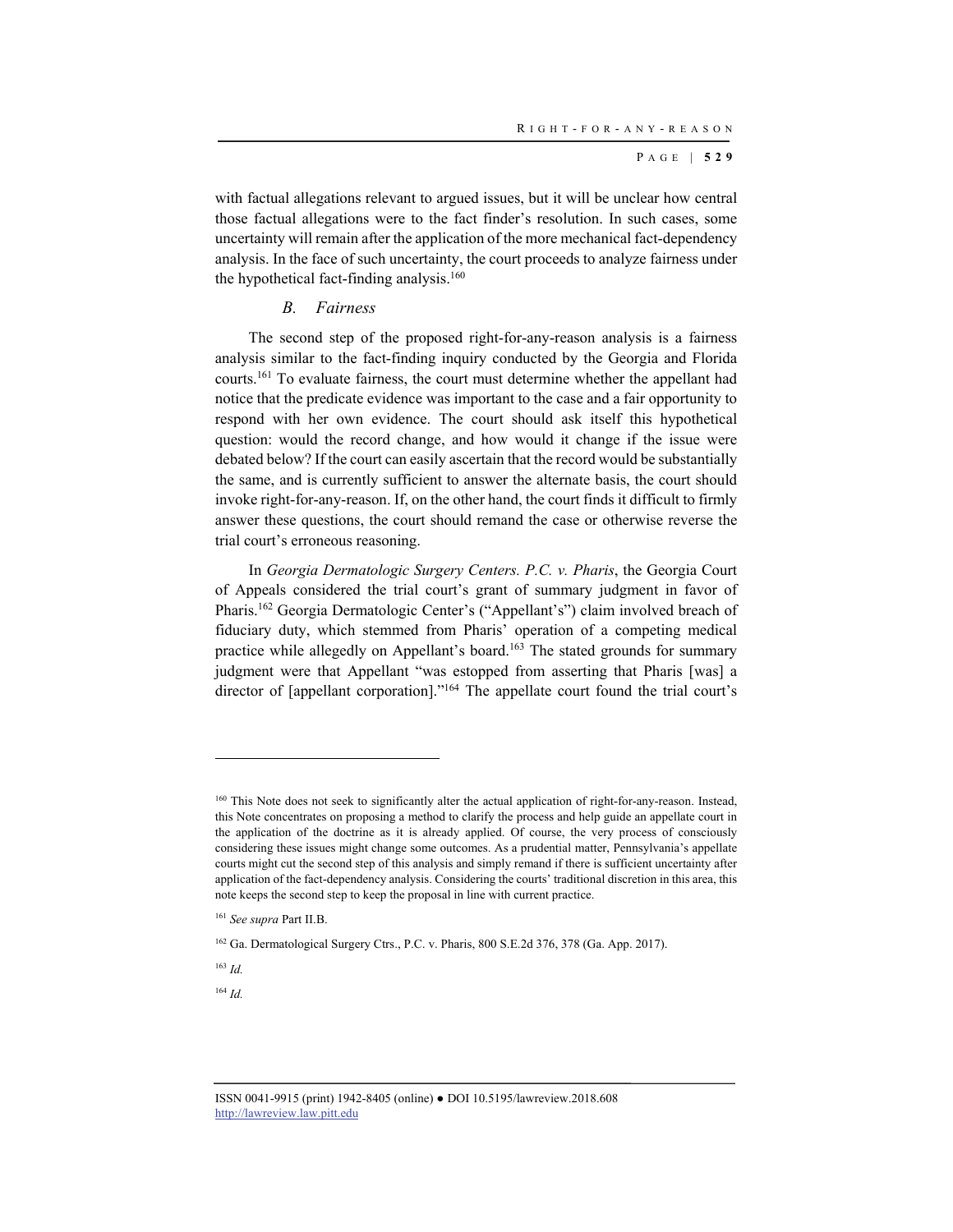P AGE | **530** | V O L . 8 0 | 2018

reasoning erroneous and considered an alternate basis.<sup>165</sup> Pharis, apparently acknowledging the weakness of the equitable estoppel argument, sought to invoke right-for-any-reason based on insufficient evidence of his reinstatement to Appellant's board of directors.<sup>166</sup> The appellate court acknowledged that Pharis' arguments were strong,167 and the recitation of facts made by the court suggested that there was some support in the record for this alternate basis.<sup>168</sup> Yet, the trial court's opinion was unclear as to which facts it based its decision and the supporting evidence for the trial court's equitable theory was not obvious from the record.<sup>169</sup> It was clear that evidence of Pharis' status as a director was important in the proceeding, yet unclear to what extent the trial court emphasized this evidence.<sup>170</sup> The court ruled that the record was insufficiently developed and declined to act on the right-for-any-reason claim.171 In other words, uncertainty surrounded the place of the predicate evidence in the trial court proceedings and made it unclear whether the appellant was on notice to rebut or proffer related evidence.<sup>172</sup> Fairness to Appellant favored remand and the further development of the record.<sup>173</sup>

Fairness is synonymous, in this context, with sufficient notice to allow an appellant to fully develop the record. As such, fairness to appellant in the right-forany-reason analysis aids in correct decision making. By affording the appellant the opportunity to present and rebut evidence pertinent to an issue, the judicial decision maker, as in *Pharis*, ensures that she makes her decision on a record fully developed in the context of the issue, not simply the record as  $is$ .<sup>174</sup>

l

<sup>170</sup> *Id.*

<sup>165</sup> *Id.* at 379.

<sup>166</sup> *Id.*

<sup>167</sup> *Id.*

<sup>&</sup>lt;sup>168</sup> *Id.* at 378 (appellant corporation's primary shareholder, Baucom, conceded in deposition that he did not consider Pharis an officer or director; testimony and documentation showed that Baucom was listed as the sole director on a number of important documents).

<sup>169</sup> *Id.* at 379.

<sup>171</sup> *Id.*

<sup>172</sup> *Id.*

<sup>&</sup>lt;sup>173</sup> See id. The court here does not discuss this analysis in terms of fairness to appellant. An examination of the discretion employed by the court suggests that fairness is likely one reason, another reason might be ensuring the correct decision is reached.

ISSN 0041-9915 (print) 1942-8405 (online) ● DOI 10.5195/lawreview.2018.608 http://lawreview.law.pitt.edu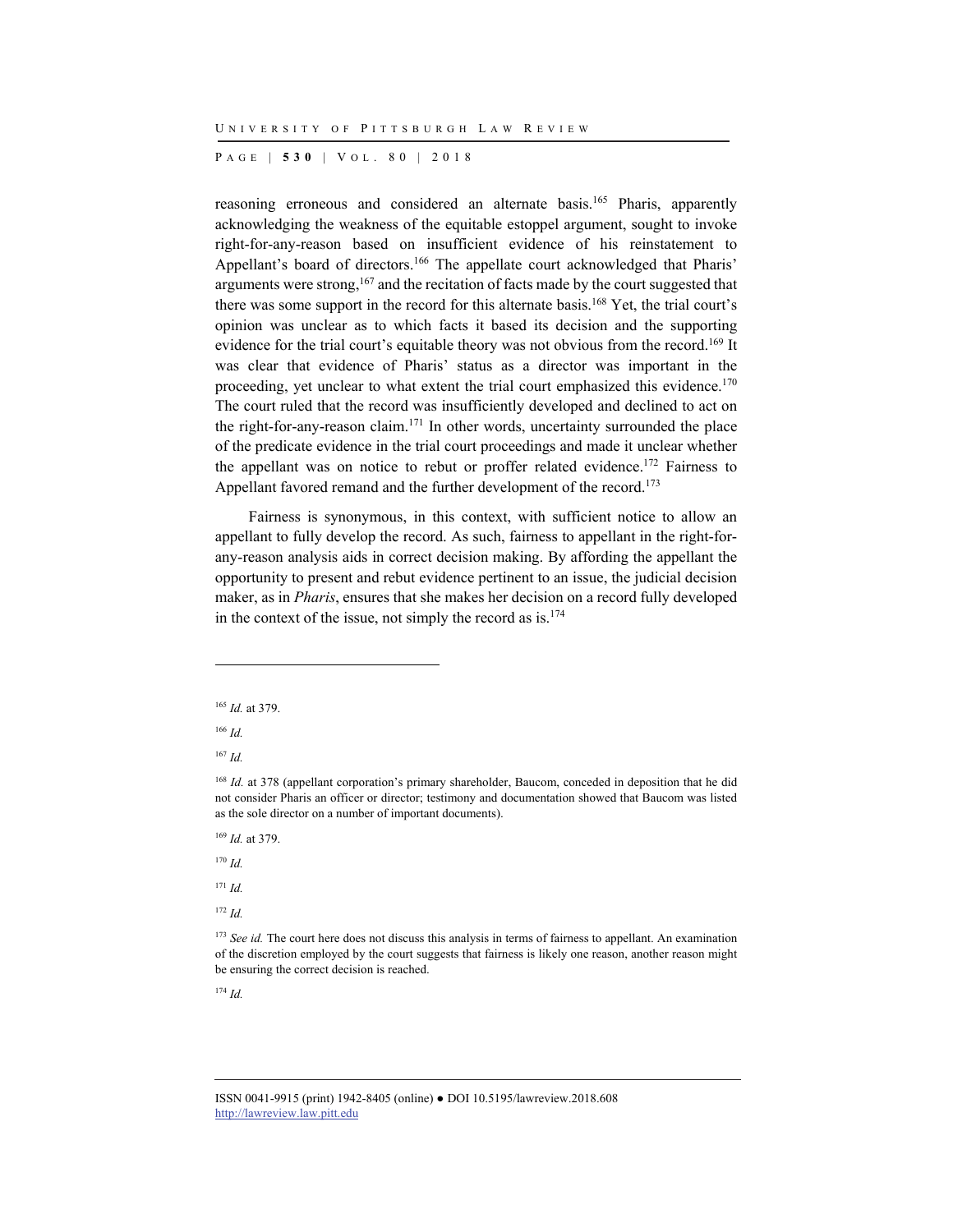### **IV. CONCLUSION**

l

This formulation is not a radical departure from the way in which Pennsylvania appellate courts evaluate application of right-for-any-reason. Instead, it reflects the concerns that the appellate courts have expressed regarding the doctrine as to both fairness and accuracy.<sup>175</sup> The formulation serves to  $(i)$  elucidate the traditional rightfor-any-reason recitation in Pennsylvania by clarifying what basis will be "apparent as of record," (ii) demystify when and how an appellate court decides to affirm on an alternate basis, and (iii) guide an appellate court in its analysis. As it is still a discretionary process, the application of right-for-any-reason will not always be unanimous, but the reasons for and against application in a given case should be articulated. Judicial transparency may be of special importance in Pennsylvania given the Commonwealth's strong commitment to judicial openness.<sup>176</sup>

A clarification of right-for-any-reason analysis requires an appellate court to go beyond the normal statement that it may affirm on any basis and to lay bare its thought process. Such an approach would mitigate some of the adverse effects of scope-broadening by bolstering the perceived integrity of the adversarial process.<sup>177</sup> Additionally, the requirement that the court explicitly consider whether the evidence required for an alternate basis was crucial, and whether appellant had both notice and the opportunity to contest the predicate evidence underlying an issue reduces the potential for an unfair decision on an underdeveloped record.<sup>178</sup> The proposed formulation also requires the appellate court to thoroughly examine the record and the evidence supporting both the alternate basis and the issues argued below. This process, while time consuming, ensures that the benefits of a scope-broadening doctrine materialize. Scope-broadening only works to avoid unjust results where the court may say, with reasonable certainty, that the avoided result is incorrect and unjust.179 An explicit articulation of when and why an appellate court invokes right-

<sup>175</sup> *See, e.g.*, Commonwealth v. Fant, 146 A.3d 1254 (Pa. 2016); Commonwealth v. DiNicola, 866 A.2d 329 (Pa. 2005); Saylor, *supra* note 2.

<sup>176</sup> *See* PA. CONST. art. 1, § 11; Commonwealth v. Hayes, 414 A.2d 318, 332 (Pa. 1980) (Larsen, J., concurring) (pointing out that the open courts clause requires access to criminal and civil trials and "the appearance of impropriety in the administration of criminal justice is as destructive as its reality"); Commonwealth v. Contakos, 453 A.2d 578, 580–82 (Pa. 1982) (discussing Penn's trial and the concerns underlying Pennsylvania's Open Courts Clause).

<sup>177</sup> *See* Phillips, *supra* note 14, at 5 ("Every departure from a scope-limiting rule . . . undercuts the adversarial process to some extent.").

<sup>&</sup>lt;sup>178</sup> *See id.* at 4–5 (describing litigation specific values harmed by broadening scope).

<sup>&</sup>lt;sup>179</sup> *See id.* at 6 (describing the scope-broadening goal of avoiding unjust results).